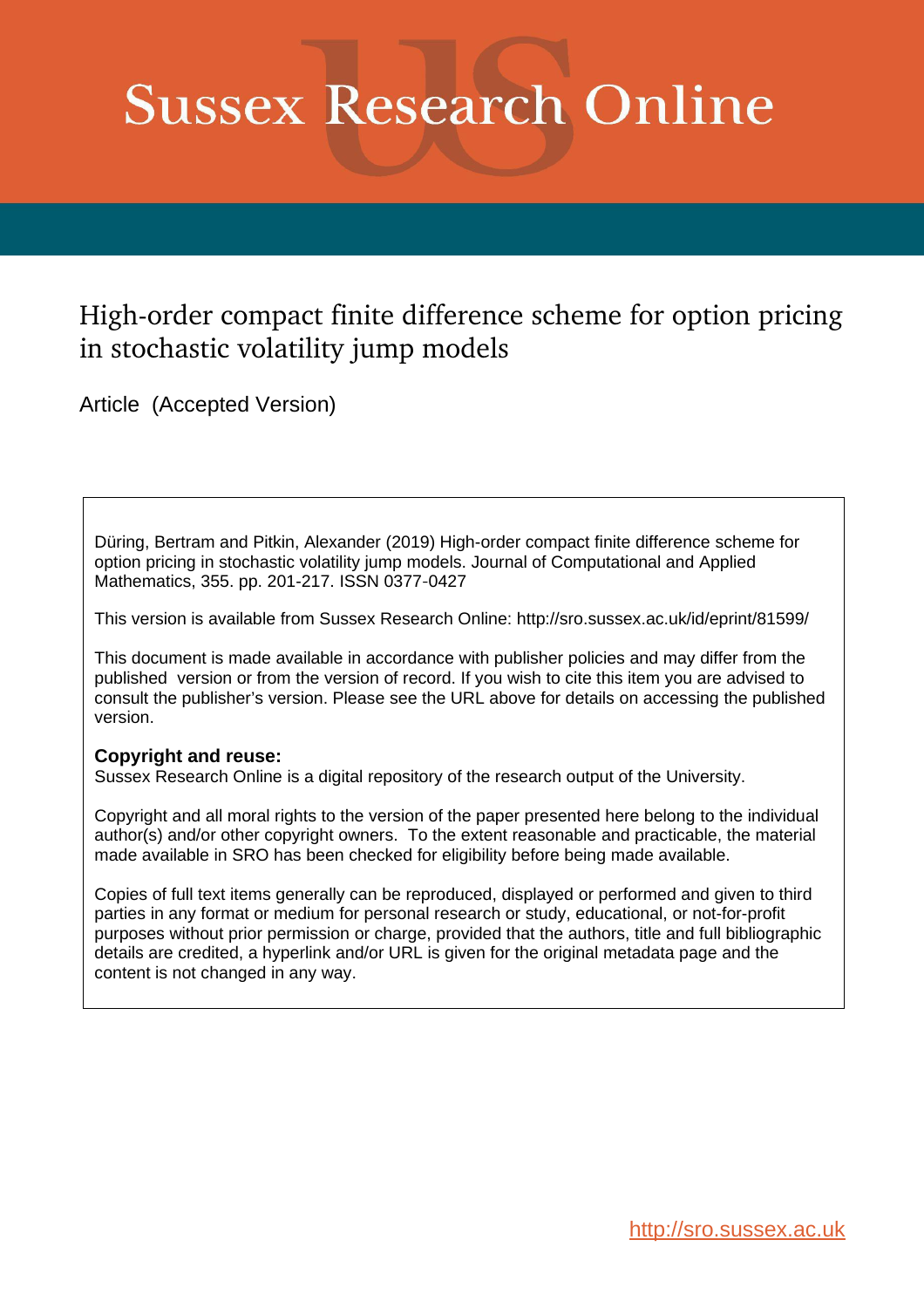# High-order compact finite difference scheme for option pricing in stochastic volatility jump models

Bertram Düring<sup>a,\*</sup>, Alexander Pitkin<sup>a</sup>

<sup>a</sup>Department of Mathematics, University of Sussex, Pevensey II, Brighton, BN1 9QH, United Kingdom.

### Abstract

We derive a new high-order compact finite difference scheme for option pricing in stochastic volatility jump models, e.g. in Bates model. In such models the option price is determined as the solution of a partial integro-differential equation. The scheme is fourth order accurate in space and second order accurate in time. Numerical experiments for the European option pricing problem are presented. We validate the stability of the scheme numerically and compare its performance to standard finite difference and finite element methods. The new scheme outperforms a standard discretisation based on a second-order central finite difference approximation in all our experiments. At the same time, it is very efficient, requiring only one initial LU-factorisation of a sparse matrix to perform the option price valuation. Compared to finite element approaches, it is very parsimonious in terms of memory requirements and computational effort, since it achieves high-order convergence without requiring additional unknowns, unlike finite element methods with higher polynomial order basis functions. The new high-order compact scheme can also be useful to upgrade existing implementations based on standard finite differences in a straightforward manner to obtain a highly efficient option pricing code.

Keywords: Option pricing, hedging, high-order compact finite differences, stochastic volatility jump model, Bates model, finite element method 2010 MSC: 65M06, 91G20, 35Q91

## 1. Introduction

The classical model for pricing financial options is the model of Black and Scholes [3] who consider that the underlying follows a geometric Brownian motion with constant volatility. This allows for the derivation of simple, closed-form option price formulae, however it is unable to explain commonly observed features of option market prices, like the implied volatility smile (or smirk) and excess and random volatility. A wide range of option pricing models have been proposed in the literature to alleviate such shortcomings. Many of the

<sup>∗</sup>Corresponding author

Email addresses: bd80@sussex.ac.uk (Bertram Düring), A.H.Pitkin@sussex.ac.uk (Alexander Pitkin)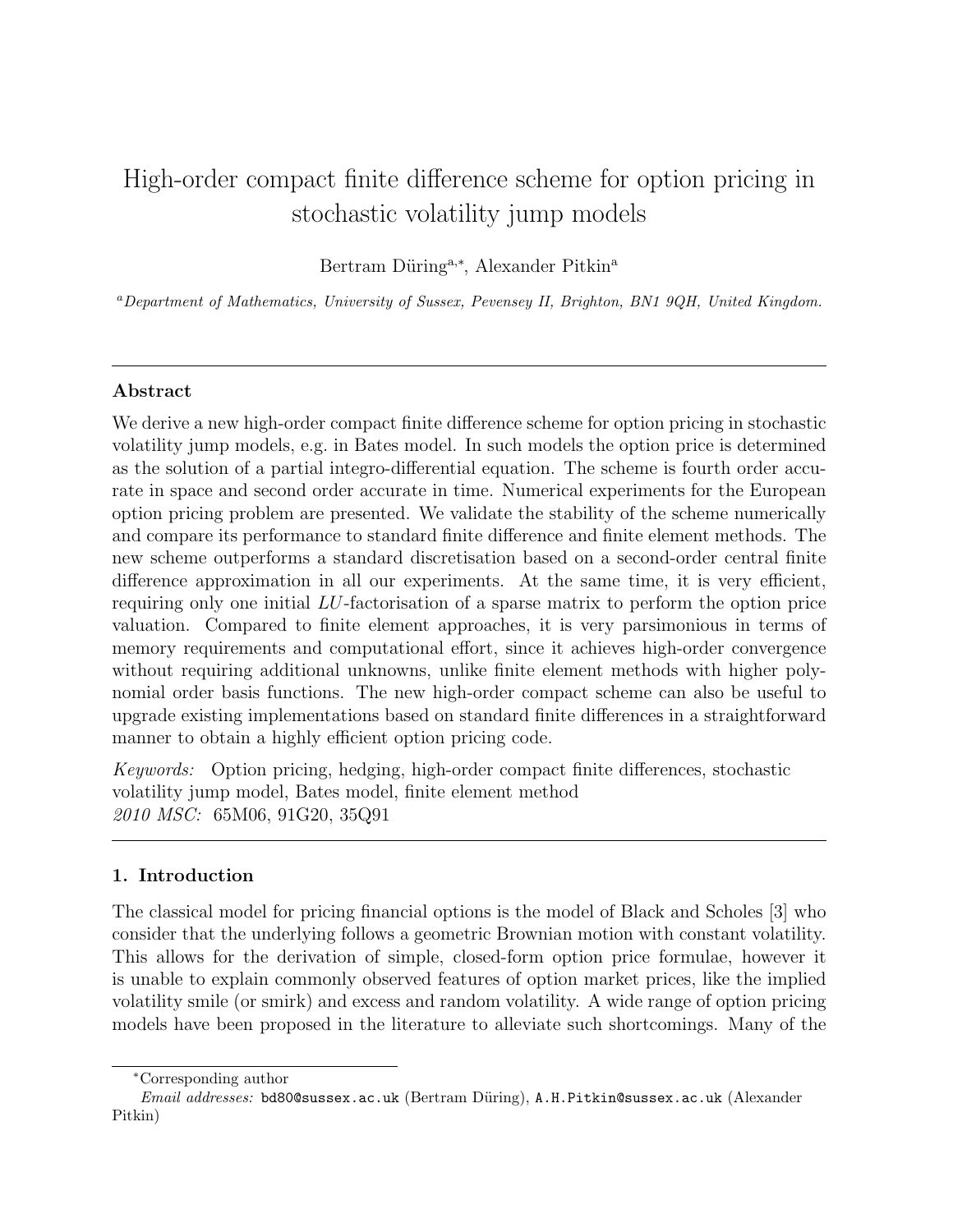most widely used models share one of the following two features: (i) introduction of further risk factors, very often stochastic volatility [27], most famously in the Heston stochastic volatility model [22]; (ii) jumps in the underlying stochastic processes, e.g. as already introduced by Merton [28]. In 1996, Bates [1] proposed to combine both features in one model, now commonly referred to as the Bates or Stochastic Volatility Jump (SVJ) model. In this model the option price is given as the solution of a partial integro-differential equation (PIDE), see e.g. [9]. It is able to capture the typical features of market option prices, allowing for improved flexibility introduced by stochastic volatility and at the same time being able to fit short-dated skews by the incorporation of jumps in the underlying's process. It now takes the position of a quasi market standard in option pricing applications.

For some option pricing models closed-form solutions are available for vanilla payoffs (see e.g. [11]) or at least approximate analytic expressions, see e.g. [2] and the literature cited therein. In general, however, one has to rely on numerical methods for pricing options.

For numerical methods for option pricing models with a single risk factor, leading to partial differential equations in one spatial dimension, e.g. variants of the the Black-Scholes model, there is a large mathematical literature, with many relying on standard finite difference methods (see e.g. [35] and the references therein). For one-dimensional models with jump-diffusion we refer to [9, 12, 4, 31, 32].

For option pricing models with more than one risk factor, e.g. in stochastic volatility models, which involve solving partial differential equations in two or more spatial dimensions, there are fewer works, e.g. [25] where different efficient methods for solving the American option pricing problem for the Heston model are proposed. Other approaches include finite element-finite volume [37], multigrid [8], sparse wavelet [24], FFT-based [30], spectral [36], hybrid tree-finite difference [5] methods and operator splitting techniques [23, 15, 18, 21, 16].

For problems which additionally include jumps in the underlying's process, and require the solution of PIDE in two or more spatial dimensions, there are even fewer works. We mention [33, 34] who propose an implicit-explicit time discretisation in combination with a standard, second-order finite difference discretisation in space and [19] who discuss and analyse an explicit discretisation. A method of lines algorithm for pricing American options under the Bates model is presented in [7]. An alternative approach is discussed in  $[6]$ , where the authors combine tree methods and finite differences in a hybrid scheme for the Bates model with stochastic interest rates.

More recently, high-order finite difference schemes (fourth order in space) have been proposed for solving partial differential equations arising from stochastic volatility models. In [13] a high-order compact finite difference scheme for option pricing in the Heston model is derived. This approach is extended to non-uniform grids in [14], and to multiple space dimensions in [17].

High-order compact schemes have in the literature originally been proposed for the numerical approximation of solutions to rather specific problems, as the Poisson or the heat equation. Only gradually over the last two decades has progress been made to extend this approach to more complex, and multi-dimensional or nonlinear, problems. The derivation of high-order compact schemes is algebraically demanding and hence these schemes are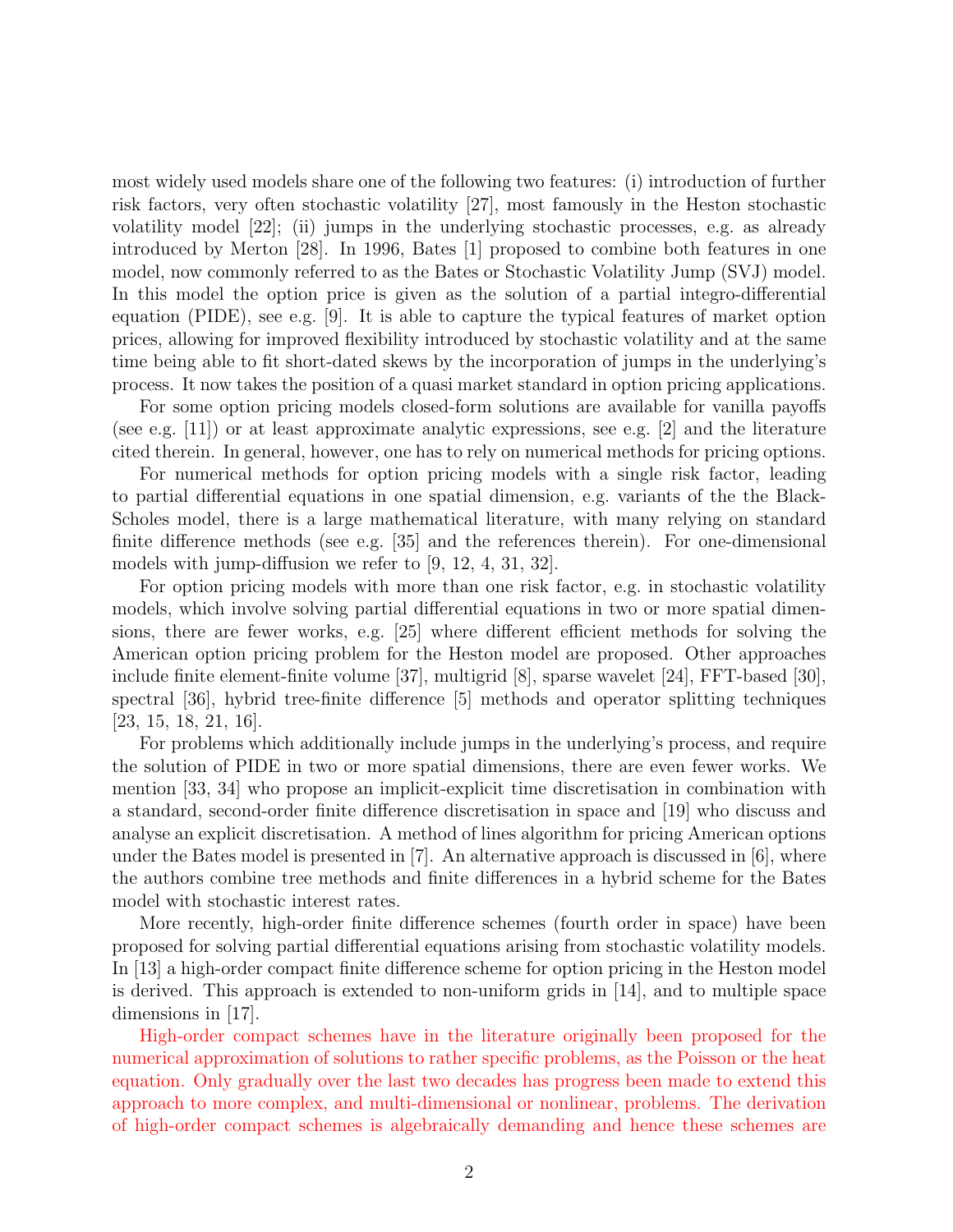often tailored to rather specific problems.

The originality of the present work consists in proposing a new *implicit-explicit high*order compact finite difference scheme for option pricing in Bates model. Up to the knowledge of the authors it presents the first high-order scheme for this highly popular option pricing model. It combines a —suitably adapted— version of the high-order compact scheme from [13] with an explicit treatment of the integral term which matches the highorder, inspired by the work of Salmi et al. [33]. The new compact scheme is fourth order accurate in space and second order accurate in time. We validate the stability of the scheme numerically and compare its performance to both standard finite difference methods and finite element approaches. The new scheme outperforms a standard discretisation based on a second-order central finite difference approximation. Compared to the finite element approach, it is very parsimonious in terms of memory requirements and computational effort, since it achieves high-order convergence without requiring additional unknowns unlike finite element methods with higher polynomial order. At the same time, the new high-order compact scheme is very efficient, requiring only one initial LU-factorisation of a sparse matrix to perform the option price valuation. It can also be useful to upgrade existing implementations based on standard finite differences in a straightforward manner to obtain a highly efficient option pricing code.

This article is organised as follows. In the next section we recall Bates model for option pricing and the related partial integro-differential equation. Section 3 is devoted to a variable transformation for the problem. The new scheme is derived in Section 4. The smoothing of the initial condition and the discretisation of the boundary conditions are discussed in Section 5. In Section 6 we state the finite element formulation which we use for the numerical comparison experiments. In Section 7 we present numerical convergence and stability results, investigate and compare the efficiency of the scheme to other methods, and study its hedging performance. Section 8 concludes.

#### 2. Bates Model

We recall the Bates model [1] which we focus our paper on. The Bates model is a stochastic volatility model which allows for jumps in returns. Within this model the behaviour of the asset value, S, and its variance,  $\sigma$ , is described by the coupled stochastic differential equations,

$$
dS(t) = \mu_B S(t)dt + \sqrt{\sigma(t)}S(t)dW_1(t) + S(t)dJ,
$$
  
\n
$$
d\sigma(t) = \kappa(\theta - \sigma(t)) + v\sqrt{\sigma(t)}dW_2(t),
$$

for  $0 \leq t \leq T$  and with  $S(0), \sigma(0) > 0$ . Here,  $\mu_B = r - \lambda \xi_B$  is the drift rate, where  $r \geq 0$ is the risk-free interest rate. The jump process  $J$  is a compound Poisson process with intensity  $\lambda \geqslant 0$  and  $J+1$  has a log-normal distribution  $p(\tilde{y})$  with the mean in log( $\tilde{y}$ ) being  $\gamma$  and the variance in  $\log(\tilde{y})$  being  $v^2$ , i.e. the probability density function is given by

$$
p(\tilde{y}) = \frac{1}{\sqrt{2\pi}\tilde{y}v}e^{-\frac{(\log \tilde{y} - \gamma)^2}{2v^2}}.
$$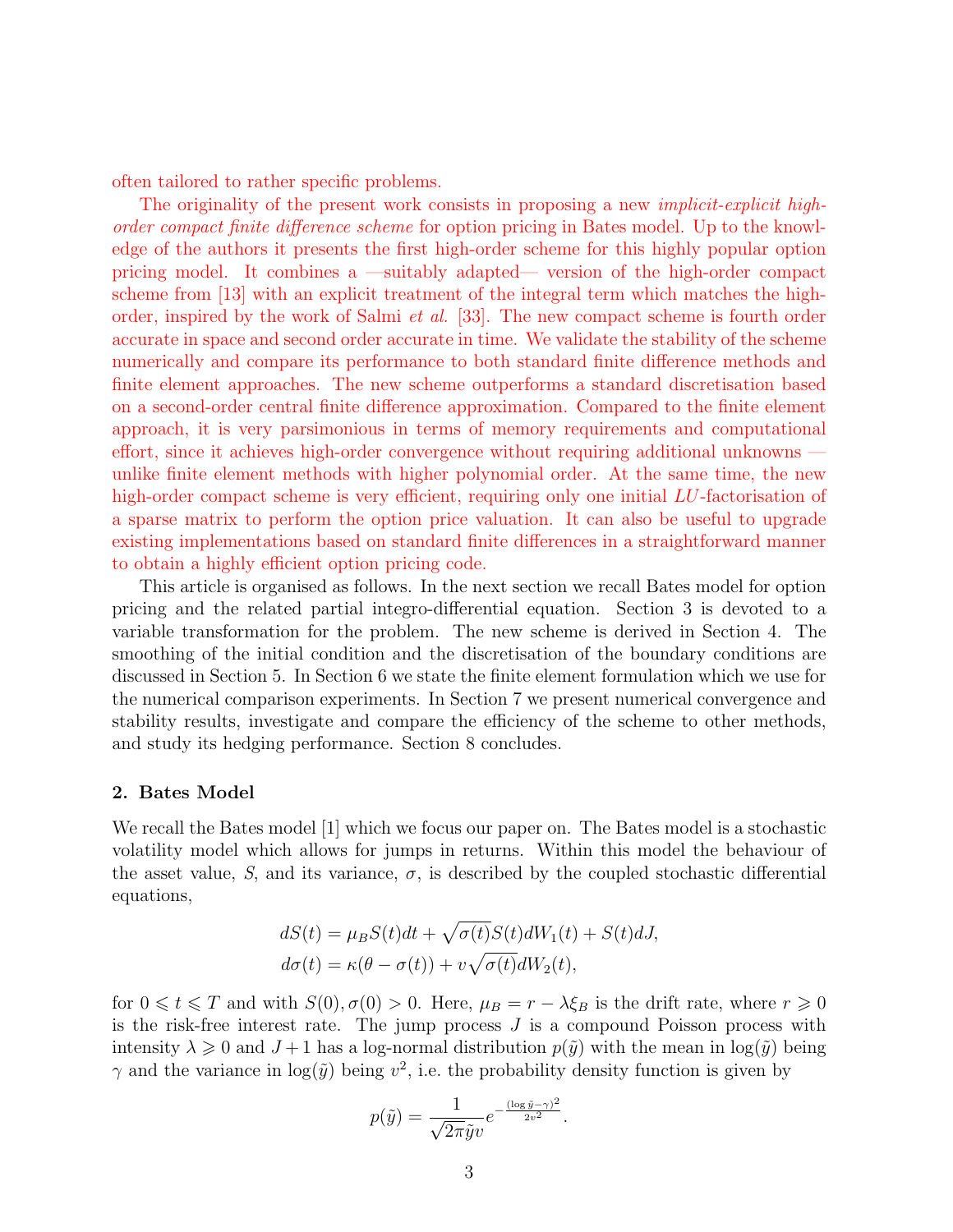The parameter  $\xi_B$  is defined by  $\xi_B = e^{\gamma + \frac{v^2}{2}} - 1$ . The variance has mean level  $\theta$ ,  $\kappa$  is the rate of reversion back to mean level of  $\sigma$  and  $v$  is the volatility of the variance  $\sigma$ . The two Wiener processes  $W_1$  and  $W_2$  have correlation  $\rho$ .

By standard derivative pricing arguments for the Bates model, we obtain the partial integro-differential equation

$$
\frac{\partial V}{\partial t} + \frac{1}{2} S^2 \sigma \frac{\partial^2 V}{\partial S^2} + \rho v \sigma S \frac{\partial^2 V}{\partial S \partial \sigma} + \frac{1}{2} v^2 \sigma \frac{\partial^2 V}{\partial \sigma^2} + (r - \lambda \xi_B) S \frac{\partial V}{\partial S} + \kappa (\theta - \sigma) \frac{\partial V}{\partial \sigma} - (r + \lambda) V + \lambda \int_0^{+\infty} V(S\tilde{y}, v, t) p(\tilde{y}) d\tilde{y} = L_D V + L_I V, (1)
$$

which has to be solved for  $S, \sigma > 0, 0 \le t < T$  and subject to a suitable final condition, e.g.  $V(S, \sigma, T) = \max(K - S, 0)$ , in the case of a European put option, with K denoting the strike price. For clarity the operators  $L_D V$  and  $L_I V$  are defined as the differential part (including the term  $-(r + \lambda)V$ ) and the integral part, respectively.

#### 3. Transformation of the equation

Using the transformation of variables

$$
x = \log S
$$
,  $\tau = T - t$ ,  $y = \frac{\sigma}{v}$  and  $u = \exp(r + \lambda)V$ ,

we obtain

$$
u_{\tau} = \frac{1}{2}vy\left(\frac{\partial^2 u}{\partial x^2} + \frac{\partial^2 u}{\partial y^2}\right) + \rho vy\frac{\partial^2 u}{\partial x \partial y} - \left(\frac{1}{2}vy - r + \lambda \xi_B\right)\frac{\partial u}{\partial x} + \kappa \frac{(\theta - vy)}{v}\frac{\partial u}{\partial y} + \exp(r + \lambda)L_I V,\tag{2}
$$

which is now posed on  $\mathbb{R} \times \mathbb{R}^+ \times (0,T)$ , with

$$
L_I V = \lambda \int_0^\infty V(S\tilde{y}, v, t) p(\tilde{y}) \, d\tilde{y}.
$$

Applying the same transformation to the intergral term,  $L_I$ ,

$$
\exp(r+\lambda)L_I V = \lambda \int_0^{+\infty} u(x\tilde{y}, y, \tau) p(\tilde{y}) \,d\tilde{y}.
$$

Now by setting  $z = \log \tilde{y}$ ,  $\tilde{u}(z, y, \tau) = u(e^z, y, \tau)$  and  $\tilde{p}(z) = e^z p(e^z)$  we have

$$
\exp(r+\lambda)L_I V = \lambda \int_0^{+\infty} u(x\tilde{y}, y, \tau) p(\tilde{y}) d\tilde{y} = \lambda \int_{-\infty}^{+\infty} \tilde{u}(x+z, y, \tau) \tilde{p}(z) dz.
$$

The problem is completed by the following initial and boundary conditions:

$$
u(x, y, 0) = \max(1 - \exp(x), 0), \quad x \in \mathbb{R}, y > 0,
$$
  
\n
$$
u(x, y, t) \to 1, \quad x \to -\infty, y > 0, t > 0,
$$
  
\n
$$
u(x, y, t) \to 0, \quad x \to +\infty, y > 0, t > 0,
$$
  
\n
$$
u_y(x, y, t) \to 0, \quad x \in \mathbb{R}, y \to \infty, t > 0,
$$
  
\n
$$
u_y(x, y, t) \to 0, \quad x \in \mathbb{R}, y \to 0, t > 0.
$$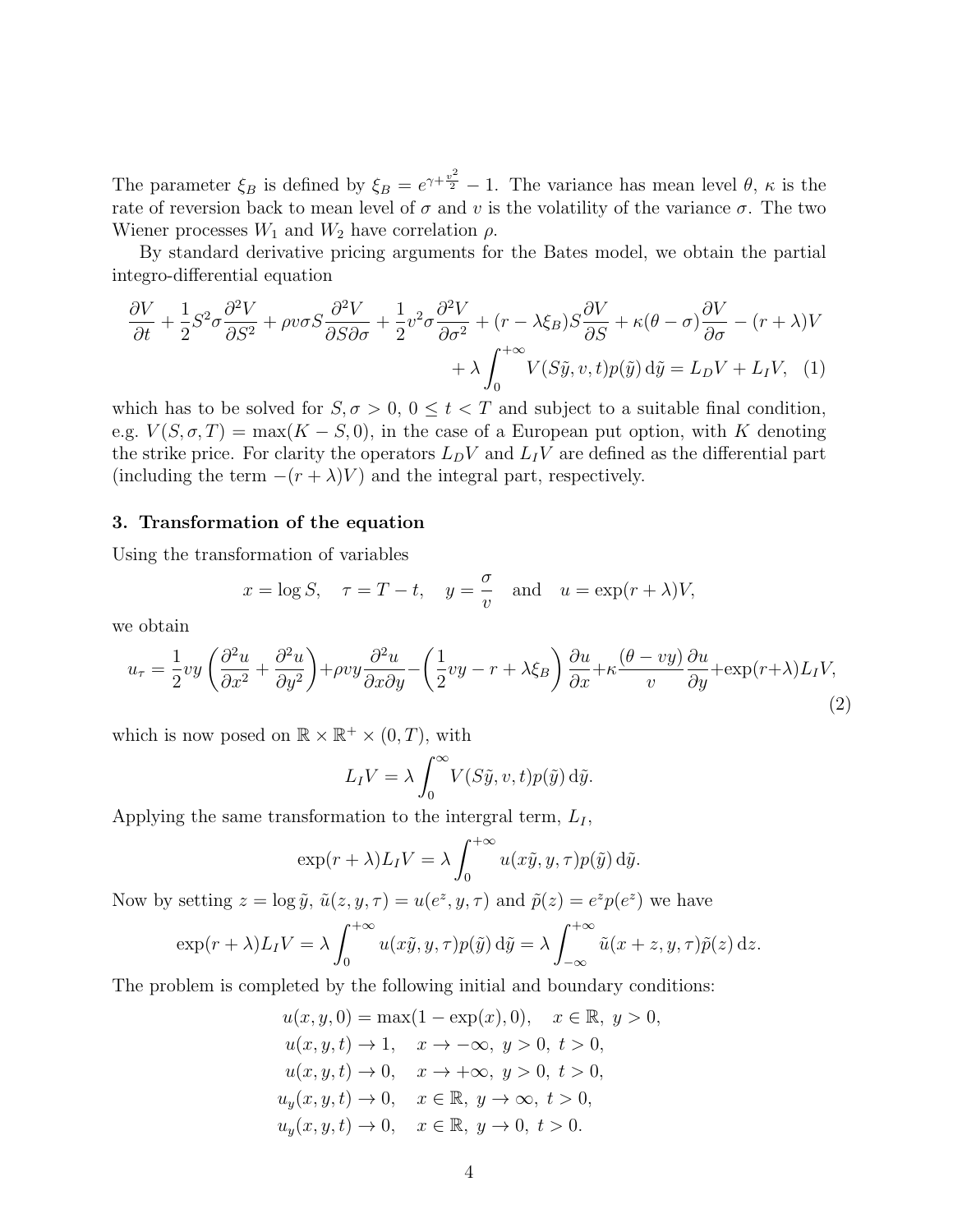#### 4. Implicit-explicit scheme

Following the idea employed by Salmi, Toivanen and von Sydow in [33, 34], we accomplish the implicit-explicit discretisation in time by means of the IMEX-CN method. This method is an adaptation of the Crank-Nicholson method, whereby an explicit treatment is added for the integral operator. To achieve high-order convergence we adapt the high-order compact finite difference scheme developed in [13] to implicitly approximate the differential operator, while we evaluate the integral explicitly using the Simpson's rule to match the high-order accuracy of the high-order compact scheme.

#### 4.1. High-order compact scheme for the differential operator

Following the discretisation employed in [13], we replace  $\mathbb R$  by  $[-R_1, R_1]$  and  $\mathbb R^+$  by  $[L_2, R_2]$ with  $R_1, R_2 > L_2 > 0$ . We consider a uniform grid  $Z = \{x_i \in [-R_1, R_1] : x_i = ih_1, i =$  $-N, ..., N$  × { $y_j \in [L_2, R_2] : y_j = L_2 + jh_2, j = 0, ..., M$ } consisting of  $(2N + 1) \times (M + 1)$ grid points with  $R_1 = Nh_1$ ,  $R_2 = L_2 + Mh_2$  and with space steps  $h_1, h_2$  and time step k. Let  $u_{i,j}^n$  denote the approximate solution of (2) in  $(x_i, y_j)$  at the time  $t_n = nk$  and let  $u^n=(u^n_{i,j}).$ 

#### 4.1.1. Elliptic problem

We introduce the high-order compact discretisation for the elliptic problem with Laplacian operator,

$$
-\frac{1}{2}vy\left(\frac{\partial^2 u}{\partial x^2} + \frac{\partial^2 u}{\partial y^2}\right) - y\rho v \frac{\partial^2 u}{\partial x \partial y} - \left(r - \frac{1}{2}vy - \lambda \xi_B\right) \frac{\partial u}{\partial x} - \kappa \frac{(\theta - vy)}{v} \frac{\partial u}{\partial y} = f(x, y). \tag{3}
$$

We construct a fourth-order compact finite difference scheme with a nine-point computational stencil using the eight nearest neighbouring points around a reference grid point  $(i, j)$ , following the approach in [13]. The idea behind the derivation of the high-order compact scheme is to operate on the differential equations as an auxiliary relation to obtain finite difference approximations for high-order derivatives in the truncation error. Inclusion of these expressions in a central difference approximation increases the order of accuracy while retaining a compact computational stencil.

Introducing a uniform grid with mesh spacing  $h = h_1 = h_2$  in both the x- and ydirections, the standard central difference approximation to equation (3) at grid point  $(i, j)$  is

$$
-\frac{1}{2}vy_j\left(\delta_x^2u_{i,j} + \delta_y^2u_{i,j}\right) - \rho vy_j\delta_x\delta_yu_{i,j} + \left(\frac{1}{2}vy_j - r + \lambda\xi_B\right)\delta_xu_{i,j} - \kappa\frac{(\theta - vy_j)}{v}\delta_yu_{i,j} - \tau_{i,j} = f(i,j), \quad (4)
$$

where  $\delta_x$  and  $\delta_x^2$  ( $\delta_y$  and  $\delta_y^2$ , respectively) denote the first and second order central difference approximations with respect to x (with respect to y). The associated truncation error is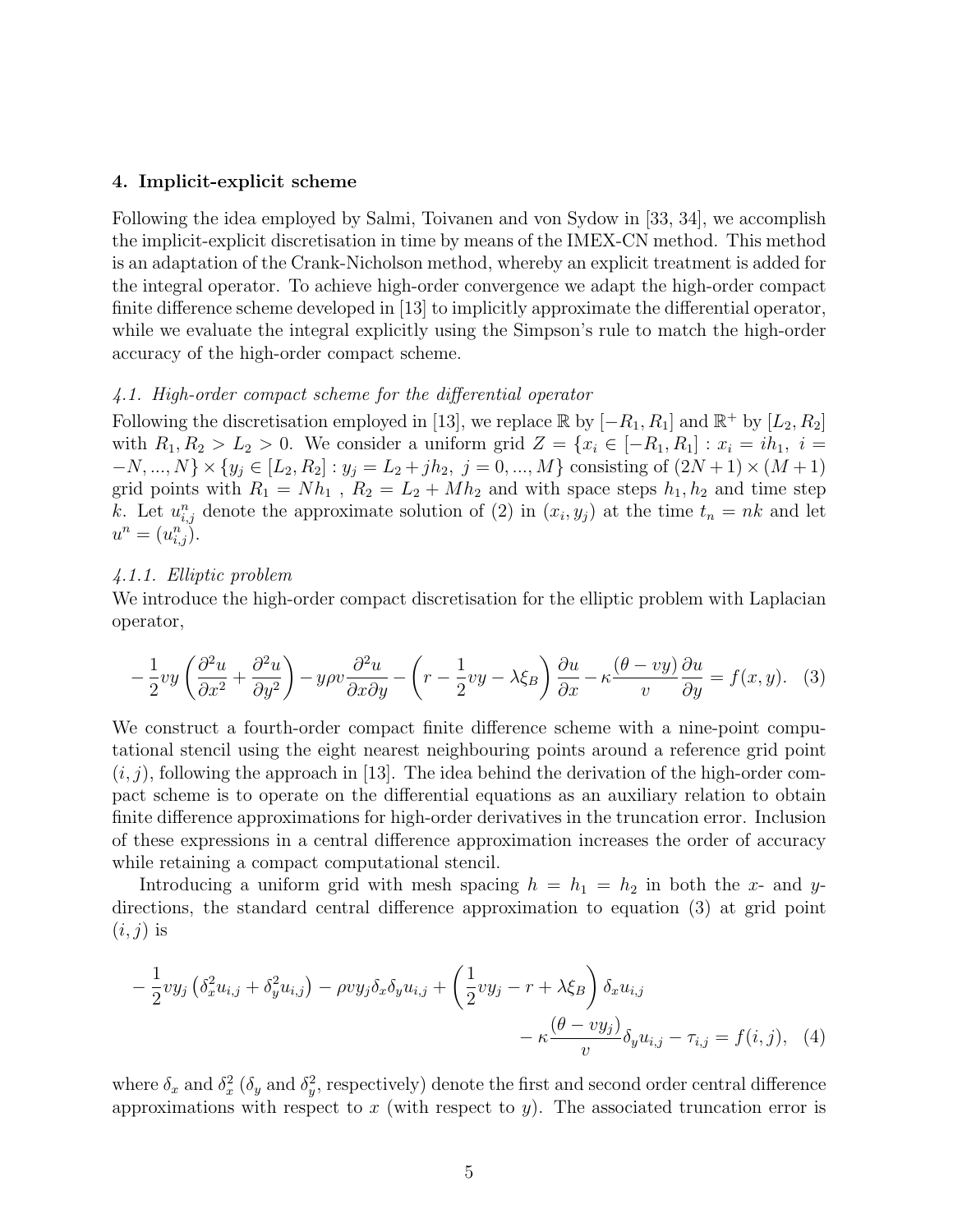given by

$$
\tau_{i,j} = \frac{1}{24} v y h^2 (u_{xxxx} + u_{yyy} + \frac{1}{6} \rho v y h^2 (u_{xyyy} + u_{xxxy}) + \frac{1}{12} (2r - vy - 2\lambda \xi_B) h^2 u_{xxx} + \frac{1}{6} \frac{\kappa (\theta - v y)}{v} h^2 u_{yyy} + \mathcal{O}(h^4).
$$
 (5)

For the sake of clarity the subindices j and  $(i, j)$  on  $y_j$  and  $u_{i,j}$  (and its derivatives) are omitted from here. Differentiating  $(3)$  with respect to x and y, respectively, yields,

$$
u_{xxx} = -u_{xyy} - 2\rho u_{xxy} + \frac{2\lambda \xi_B + vy - 2r}{vy} u_{xx} - \frac{2\kappa(-vy + \theta)}{yv^2} u_{xy} - \frac{2}{vy} f_x,
$$
(6)  

$$
u_{yyy} = -u_{yxx} - 2\rho u_{yyx} - \frac{1}{y} u_{xx} + \frac{2\lambda \xi_B - 2\rho v + vy - 2r}{vy} u_{yx}
$$

$$
- \frac{-2\kappa vy + 2\kappa \theta + v^2}{v^2 y} u_{yy} + \frac{1}{y} u_x + \frac{2\kappa}{vy} u_y - \frac{2}{vy} f_y.
$$
(7)

Differentiating equations  $(6)$  and  $(7)$  with respect to y and x, respectively, and adding the two expressions we obtain

$$
u_{xyyy} + u_{xxxy} = -2 \rho u_{xxyy} - \frac{u_{xxx}}{2y} + \frac{(2 \lambda \xi_B - \rho v + v y - 2r) u_{xxy}}{vy} - \frac{(-4 \kappa v y + 4 \kappa \theta + v^2) u_{xyy}}{2yv^2} - \frac{(2 \lambda \xi_B - v y - 2r) u_{xx}}{2vy^2} + \frac{\kappa (vy + \theta) u_{xy}}{y^2v^2} + \frac{f_x}{vy^2}.
$$
 (8)

By differentiating equation (3) twice with respect to x and twice with respect to y and adding the two expressions, we obtain

$$
u_{xxxx} + u_{yyyy} = -2\rho u_{xxxy} - 2\rho u_{xyyy} - 2 u_{xxyy} + 2\frac{(\kappa vy - v^2 - \kappa \theta)}{v^2 y} u_{xxy} - \frac{(2r - vy - 2\lambda \xi_B)}{vy} u_{xxx} + 2\frac{(\kappa vy - v^2 - \kappa \theta)}{v^2 y} u_{yyy} - \frac{(-vy + 4\rho v - 2\lambda \xi_B + 2r)}{vy} u_{xyy} + 4\frac{\kappa}{vy} u_{yy} + \frac{2}{y} u_{xy} - \frac{2}{vy} (f_{xx} + f_{yy}).
$$
\n(9)

We now substitute equations  $(6)-(9)$  into  $(5)$  to yield a new expression of the error term  $\tau_{i,j}$  that only consists of terms which are either  $\mathcal{O}(h^4)$  or  $\mathcal{O}(h^2)$  multiplied by derivatives of u which can be approximated to  $\mathcal{O}(h^2)$  within the compact stencil. Inserting this new expression for the error term in (4) we obtain the following  $\mathcal{O}(h^4)$  approximation to the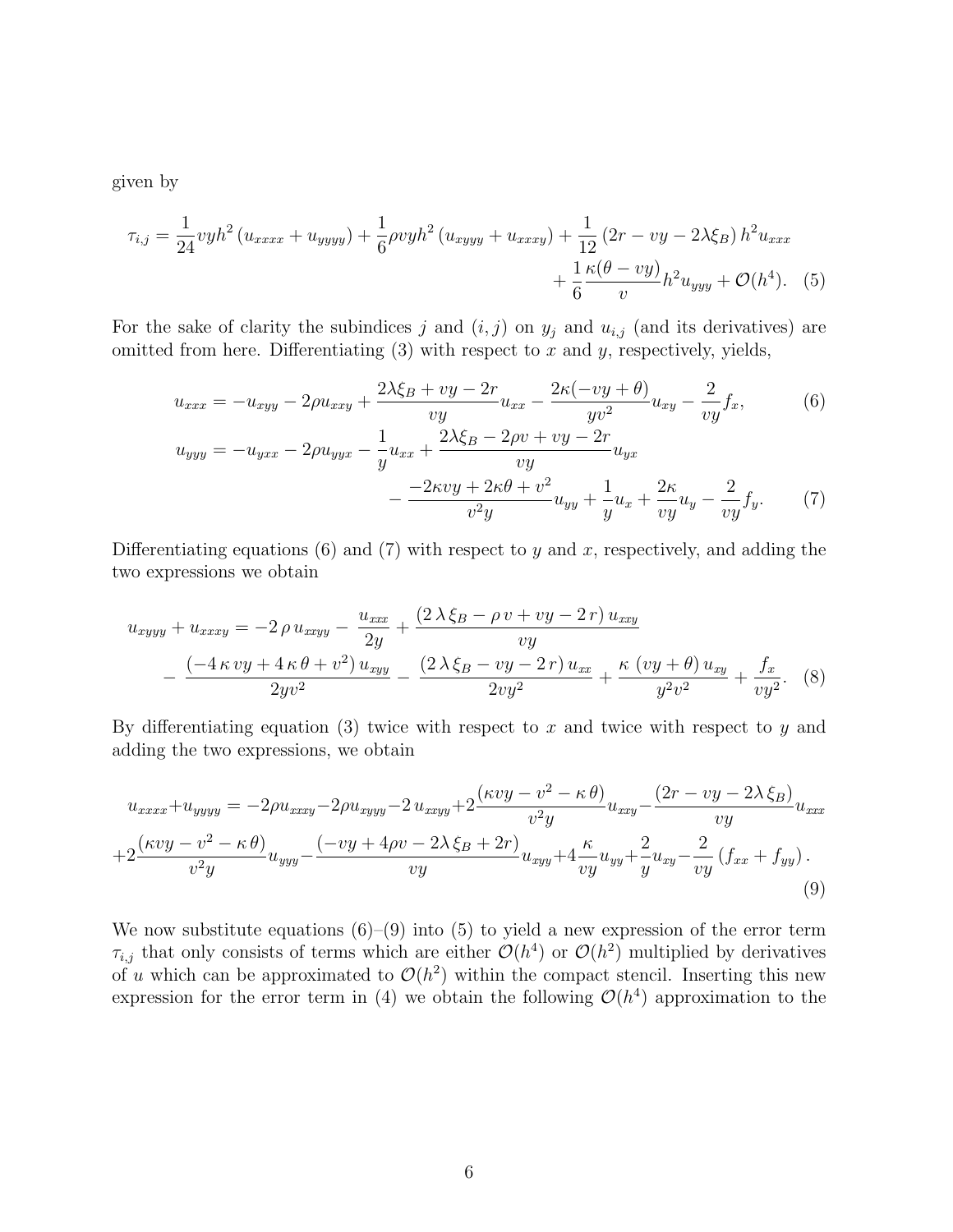partial differential equation (3),

$$
-\frac{1}{24} \frac{4h^2 \lambda \xi_B (\lambda \xi_B + \rho v - 2) + v y_j (v y_j - 2\kappa - 2r) - 2 (r \rho v + \kappa \theta + 2r^2 - v^2) + 12v^2 y_j^2}{v y_j} \delta_x^2 u_{i,j}
$$
  
\n
$$
-\frac{1}{12} \frac{2 h^2 \kappa^2 v^2 y_j^2 - 4 h^2 \kappa^2 \theta v y_j - h^2 \kappa v^3 y_j + 2 h^2 \kappa^2 \theta^2 - h^2 \kappa \theta v^2 - h^2 v^4 + 6 v^4 y_j^2}{v^3 y_j} \delta_y^2 u_{i,j}
$$
  
\n
$$
-\frac{1}{12} v y_j h^2 (2 \rho^2 + 1) \delta_x^2 \delta_y^2 u_{i,j} - \frac{1}{6} \frac{(-2 v \lambda \rho \xi_B - y_j \rho v^2 - \kappa v y_j + 2 v r \rho + \kappa \theta) h^2}{v} \delta_x^2 \delta_y u_{i,j}
$$
  
\n
$$
-\frac{1}{12} \frac{(-4 \kappa \rho v y_j + 4 \rho \kappa \theta - 2 \lambda v \xi_B - y_j v^2 + 2 r v) h^2}{v} \delta_x \delta_y^2 u_{i,j}
$$
  
\n
$$
+\frac{1}{6} \frac{h^2 \kappa (\rho v^2 y_j + v^2 y_j^2 - 2 r v y_j - \theta v y_j + 2 v y_j \xi_B + 2r \theta - 2\theta \xi_B) - h^2 v^2 (\rho v - r + \xi_B)}{v^2 y_j} \delta_x \delta_y u_{i,j}
$$
  
\n
$$
+\frac{1}{12} \frac{-h^2 \kappa y_j v + h^2 \kappa \theta - h^2 v^2 + 12 v y_j \lambda \xi_B + 6 y_j^2 v^2 - 12 v y_j r}{v y_j} \delta_x u_{i,j}
$$
  
\n
$$
+\frac{1}{6} \frac{\kappa (-h^2 \kappa y_j v + h^2 \kappa \theta - h^2 v^2 + 6 y_j^2 v^2 - 6 \theta v y_j)}{v^2 y_j} \delta_y u_{i,j}
$$
  
\n
$$
= f_{i,j} + \frac{h^2}{6} \rho^2 \kappa \delta_y f_{i,j
$$

The fourth-order compact scheme (10) considered at mesh point  $(i, j)$  involves the nearest eight neighbouring meshpoints. Associated to the shape of the computational stencil, we introduce indexes for each node from zero to eight,

$$
\begin{pmatrix} u_{i-1,j+1} = u_6 & u_{i,j+1} = u_2 & u_{i+1,j+1} = u_5 \\ u_{i-1,j} = u_3 & u_{i,j} = u_0 & u_{i+1,j} = u_1 \\ u_{i-1,j-1} = u_7 & u_{i,j-1} = u_4 & u_{i+1,j-1} = u_8 \end{pmatrix}.
$$

With this indexing the scheme (10) is defined by

$$
\sum_{l=0}^{8} \alpha_l u_l = \sum_{l=0}^{8} \gamma_l f_l,
$$

with the coefficients  $\alpha_l$  and  $\gamma_l$  given by

$$
\alpha_0 = \left(\frac{4\kappa^2 + v^2}{12v} - \frac{v(2\rho^2 - 5)}{3h^2}\right)y - \frac{2\kappa^2\theta + \kappa v^2 + rv^2 - v^2\xi_B}{3v^2} \n+ \frac{-r\rho v^3 + \rho v^3\xi_B + \kappa^2\theta^2 + r^2v^2 - 2rv^2\xi_B - v^4 + v^2\xi_B^2}{3v^3y},
$$
\n
$$
\alpha_{1,3} = \left(-\frac{v}{24} + \frac{2\kappa\rho \pm v}{6h} + \frac{v(\rho - 1)(\rho + 1)}{3h^2}\right)y \mp \frac{1}{24}\kappa h + \frac{\kappa}{12} + \frac{r}{6} - \frac{\xi_B}{6} \pm \frac{\kappa\rho\theta - rv + v\xi_B}{3vh}
$$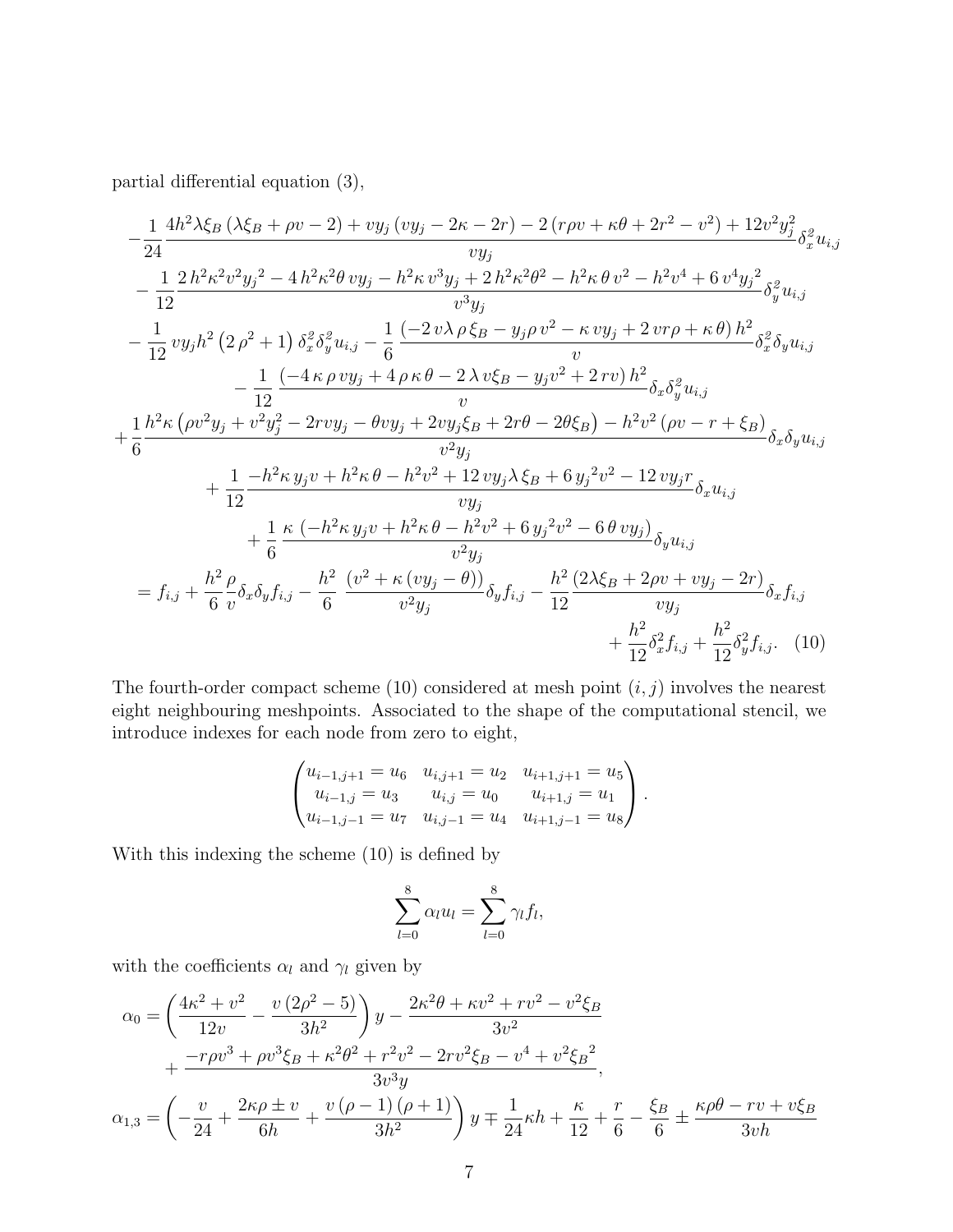$$
+\frac{1}{y}\left(\pm\frac{(\kappa\theta - v^2)h}{24v} - \frac{-2r\rho v + 2\rho v\xi_B + \kappa\theta + 2r^2 - 4r\xi_B - v^2 + 2\xi_B^2}{12v}\right),
$$
  
\n
$$
\alpha_{2,4} = \left(\frac{\kappa^2}{6v} + \frac{\mp\rho v \pm 2\kappa}{6h} + \frac{v\left(\rho - 1\right)\left(\rho + 1\right)}{3h^2}\right)y \mp \frac{\kappa^2 h}{12v} + \frac{\kappa(4\kappa\theta + v^2)}{12v^2} - \frac{-r\rho v + \rho v\xi_B + \kappa\theta}{3v h}
$$
  
\n
$$
+\frac{1}{y}\left(\frac{\kappa(\kappa\theta - v^2)h}{12v^2} - \frac{(2\kappa\theta + v^2)(\kappa\theta - v^2)}{12v^3}\right),
$$
  
\n
$$
\alpha_{5,7} = \left(-\frac{\kappa}{24} \pm \frac{(2\rho + 1)(2\kappa + v)}{24h} - \frac{v\left(\rho + 1\right)(2\rho + 1)}{12h^2}\right)y + \frac{\kappa(\rho v + 2r + \theta - 2\xi_B)}{24v}
$$
  
\n
$$
= \frac{(2\rho + 1)(\kappa\theta + rv - v\xi_B)}{12vh} - \frac{-\rho v^3 + 2\kappa r\theta - 2\kappa\theta\xi_B - rv^2 + v^2\xi_B}{24v^2y},
$$
  
\n
$$
\alpha_{6,8} = \left(\frac{\kappa}{24} \mp \frac{(2\rho - 1)(2\kappa - v)}{24h} - \frac{v(2\rho - 1)(\rho - 1)}{12h^2}\right)y - \frac{\kappa(\rho v + 2r + \theta - 2\xi_B)}{24v}
$$
  
\n
$$
\pm \frac{(2\rho - 1)(\kappa\theta - rv + v\xi_B)}{12vh} + \frac{-\rho v^3 + 2\kappa r\theta - 2\kappa\theta\xi_B - rv^2 + v^2\xi_B}{24v^2y},
$$

and

$$
\gamma_0 = 2/3, \quad \gamma_{1,3} = \frac{1}{12} \mp \frac{h}{24} \pm \frac{(-\rho v + r - \xi_B) h}{12vy}, \quad \gamma_{2,4} = \frac{1}{12} \mp \frac{\kappa h}{12v} \pm \frac{(\kappa \theta - v^2) h}{12v^2y},
$$
  

$$
\gamma_5 = \gamma_7 = \frac{\rho}{24}, \quad \gamma_6 = \gamma_8 = -\frac{\rho}{24}.
$$

When multiple indexes are used with  $\pm$  and  $\mp$  signs, the first index corresponds to the upper sign.

#### 4.1.2. Extension to the parabolic problem

To extend the above approach to the parabolic problem we replace  $f(x, y)$  in (3) by the time derivative. We consider the class of two time step methods. By differencing at  $t_{\mu} = (1-\mu)t_n + \mu t_{n+1}$ , where  $0 \leq \mu \leq 1$  and the superscript n denotes the time level, we yield a set of integrators including the forward and backward Euler scheme, for  $\mu = 0$  and  $\mu = 1$ , respectively, and the Crank-Nicolson scheme  $(\mu = 1/2)$ . By defining  $\delta_t^+ u^n = \frac{u^{n+1}-u^n}{k}$  $\frac{1-u^n}{k}$ , the resulting fully discrete difference scheme of node  $(i, j)$  at the time level n becomes

$$
\sum_{l=0}^{8} \mu \alpha_l u_l^{n+1} + (1 - \mu) \alpha u_l^n = \sum_{l=0}^{8} \gamma_l \delta_t^+ u_l^n,
$$

which can be written as

$$
\sum_{l=0}^{8} \beta_l u_l^{n+1} = \sum_{l=0}^{8} \zeta_l u_l^{n}.
$$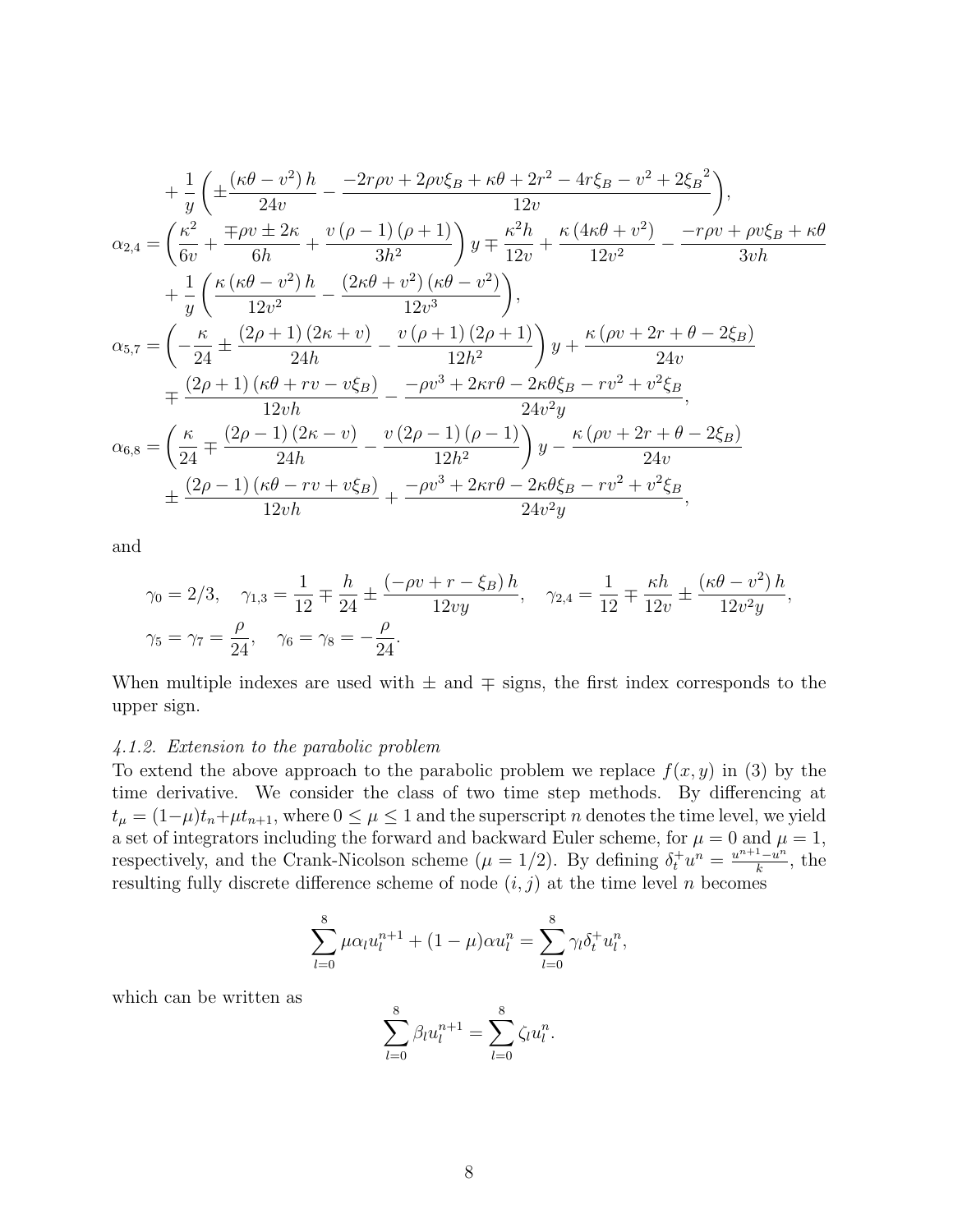with the coefficients  $\beta_l$  and  $\zeta_l$  given by

$$
\beta_{0} = (((2y_{j}^{2} - 8)v^{4} + ((-8\kappa - 8r + 8\xi_{B})y_{j} - (8r + 8\xi_{B})\rho)v^{3} + (8\kappa^{2}y_{j}^{2} + 8r^{2} - 16r\xi_{B} + 8\xi_{B})v^{2}
$$
  
\n
$$
- 16\kappa^{2}\theta vy_{j} + 8\kappa^{2}\theta^{2})\mu k + 16v^{3}y_{j})h^{2} + (16\rho^{2} + 40)y_{j}^{2}v^{4}\mu k,
$$
  
\n
$$
\beta_{1,3} = \pm ((\kappa\theta v^{2} - v^{4} - \kappa y_{j}v^{3})\mu k - (y_{j} + 2\rho)v^{3} + 2v^{2}r - 2v^{2}\xi_{B})h^{3} + (((-y_{j}^{2} + 2)v^{4} + ((4r - 4\xi_{B} + 2\kappa)y_{j} + 4\rho r - 4\rho\xi_{B})v^{3} - (2\kappa\theta + 4r^{2} - 4xi_{B}^{2} + 8r\xi_{B})v^{2})\mu k + 2v^{3}y_{j})h^{2}
$$
  
\n
$$
\pm (4v^{4}y_{j}^{2} + (-8y_{j}^{2}\kappa\rho - 8y_{j}r + 8y_{j}\xi_{B})v^{3} + 8y_{j}\kappa\theta\rho v^{2})\mu kh + (8\rho^{2} - 8)y_{j}^{2}v^{4}\mu k,
$$
  
\n
$$
\beta_{2,4} = \pm ((2\kappa^{2}\theta v - 2\kappa^{2}v^{2}y_{j} - 2v^{3}\kappa)\mu k - 2v^{2}y_{j}\kappa + 2v\kappa\theta - 2v^{3})h^{3} + ((2v^{4} + 2\kappa y_{j}v^{3} - 4v^{4}y_{j}^{2} - 8v^{2}y_{j} + 8v^{2}vy_{j} - 4\kappa^{2}\theta^{2})\mu k + 2v^{3}y_{j})h^{2} \pm ((8y_{j}^{2}\kappa + 8y_{j}\rho r - 8y_{j}\rho\xi_{B})v^{3} - 4v^{4}y_{j}^{2} - 8v^{2}y_{j}\kappa\theta)\mu kh + (8\rho^{
$$

and

$$
\zeta_{0} = 16v^{3}y_{j}h^{2} + (1 - \mu)k(((8 - 2y_{j}^{2})v^{4} + ((8\kappa + 8r - 8\xi_{B})y_{j} + 8\rho r - 8\rho \xi_{B})v^{3} \n+ (-8r^{2} - 8\xi_{B}^{2} + 16r\xi_{B} - 8\kappa^{2}y_{j}^{2})v^{2} + 16\kappa^{2}\theta vy_{j} - 8\kappa^{2}\theta^{2})h^{2} + (-40 + 16\rho^{2})y_{j}^{2}v^{4}),
$$
  
\n
$$
\zeta_{1,3} = \pm (2r - 2\xi_{B} - (y_{j} + 2\rho)v)v^{2}h^{3} + 2v^{3}y_{j}h^{2} + (1 - \mu)k(\pm(v\kappa y_{j} + v^{2} - \kappa\theta)v^{2}h^{3} \n+ (v^{2}y_{j}^{2} - (4r + 4\xi_{B} + 2\kappa)vy_{j} + 4r^{2} + 4\xi_{B}^{2} + 2\kappa\theta + 2vy_{j} - 4\rho vr + 4\rho v \xi_{B})v^{2}h^{2} \n\pm ((-4v + 8\kappa\rho)v^{3}y_{j}^{2} + (-8\kappa\theta\rho + 8vr - 8v\xi_{B})v^{2}y_{j})h + (8v^{2} - 8v^{2}\rho^{2})v^{2}y_{j}^{2}),
$$
  
\n
$$
\zeta_{2,4} = \pm (2v\kappa\theta - 2v^{2}y_{j}\kappa - 2v^{3})h^{3} + 2v^{3}y_{j}h^{2} + (1 - \mu)k(\pm(v\kappa y_{j} + v^{2} - \kappa\theta)v^{2}h^{3} \n+ (v^{2}y_{j}^{2} - (4r + 2\kappa)vy_{j} + 2\kappa\theta(2\kappa\theta - v^{2}) - 2v^{4})h^{2} \pm ((-8v^{3}\kappa + 4v^{4}\rho)y_{j}^{2} \n+ (8\kappa\theta v^{2} - 8v^{3}\rho r)y_{j})h + (-8v^{4}\rho^{2} + 8v^{4})y_{j}^{2}),
$$
  
\n
$$
\zeta_{5,7} = v
$$

Where multiple indexes are used with  $\pm$  and  $\mp$  signs, the first index corresponds to the upper sign. The Crank-Nicholson scheme is used by setting  $\mu = 1/2$ , yielding a scheme which is second-order accurate in time and fourth-order accurate in space.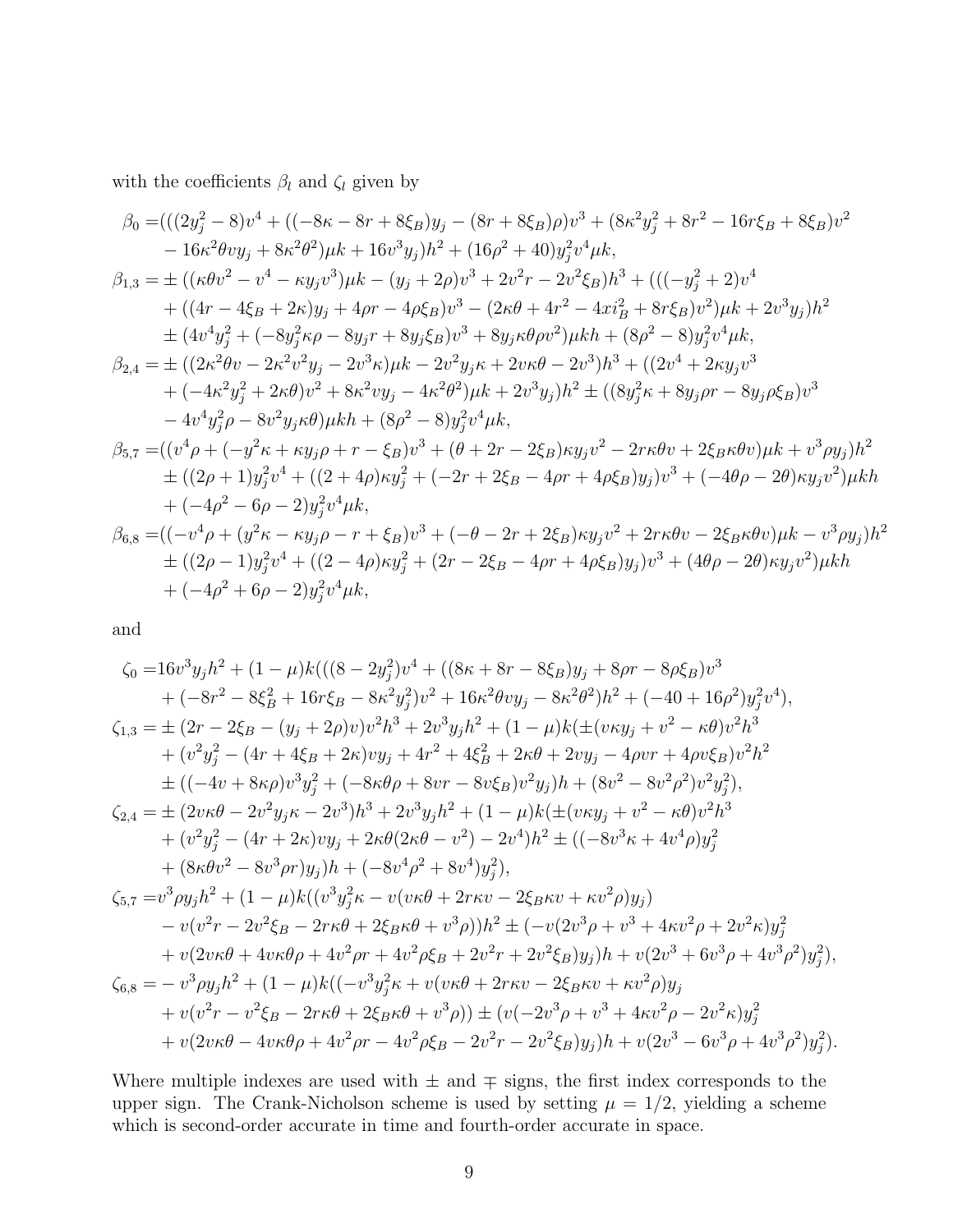#### 4.2. Integral operator

After the initial transformation of variables we have the integral operator in the following form,

$$
L_I = \lambda \int_{-\infty}^{+\infty} \tilde{u}(x+z, y, \tau) \tilde{p}(z) dz,
$$

where the probability density function,  $\tilde{p}(z)$  is given by

$$
\tilde{p}(z) = \frac{1}{\sqrt{2\pi}zv}e^{-\frac{(\log(z)-\gamma)^2}{2v^2}}.
$$

We make a final change of variables  $\zeta = x + z$  with the intention of studying the value of the integral at the point  $x_i$ ,

$$
I_i = \int_{-\infty}^{+\infty} \tilde{u}(\zeta, y, \tau) \tilde{p}(\zeta - x_i) d\zeta = \int_{x_{min}}^{x_{max}} \tilde{u}(\zeta, y, \tau) \tilde{p}(\zeta - x_i) d\zeta + \int_{x_{max}}^{\infty} \tilde{u}(\zeta, y, \tau) \tilde{p}(\zeta - x_i) d\zeta
$$

$$
+ \int_{-\infty}^{x_{min}} \tilde{u}(\zeta, y, \tau) \tilde{p}(\zeta - x_i) d\zeta. \tag{11}
$$

#### 4.2.1. Simpson's rule

To estimate the integral we require a numerical integration method of high order to match our finite difference scheme, we choose to use the composite Simpson's rule, defined as

$$
\int_a^b f(x) dx \approx \frac{h}{3} \left[ f(x_0) + 2 \sum_{j=1}^{n/2-1} f(x_{2j}) + 4 \sum_{j=1}^{n/2} f(x_{2j-1}) + f(x_n) \right].
$$

The error committed by the composite Simpson's rule is bounded by

$$
\frac{h^4}{180}(b-a)\max_{\xi\in[a,b]}|f^4(\xi)|.
$$

Through the choice of the interval  $(x_{min}, x_{max})$  we can assure that the integrals outside this range are of negligible value. Allowing the integral to be evaluated using Simpsons rule on a equidistant grid in x with spacing  $\Delta x$  and  $m_x$  grid-points in  $(x_{min}, x_{max})$ , where each interval has length mesh-size  $h/2$ . Equation (11) can now be written as,

$$
I_i \approx \int_{x_{min}}^{x_{max}} \tilde{u}(\zeta, y, \tau) \tilde{p}(\zeta - x_i) d\zeta
$$
  

$$
\approx \frac{\Delta x}{3} \sum_{j=1}^{\frac{m_x}{2}} \left[ \tilde{u}(\zeta_{2j-2}, y, \tau) \tilde{p}(\zeta_{2j-2} - x_i) + 4\tilde{u}(\zeta_{2j-1}, y, \tau) \tilde{p}(\zeta_{2j-1} - x_i) + \tilde{u}(\zeta_{2j}, y, \tau) \tilde{p}(\zeta_{2j} - x_i) \right] = \tilde{I}_i.
$$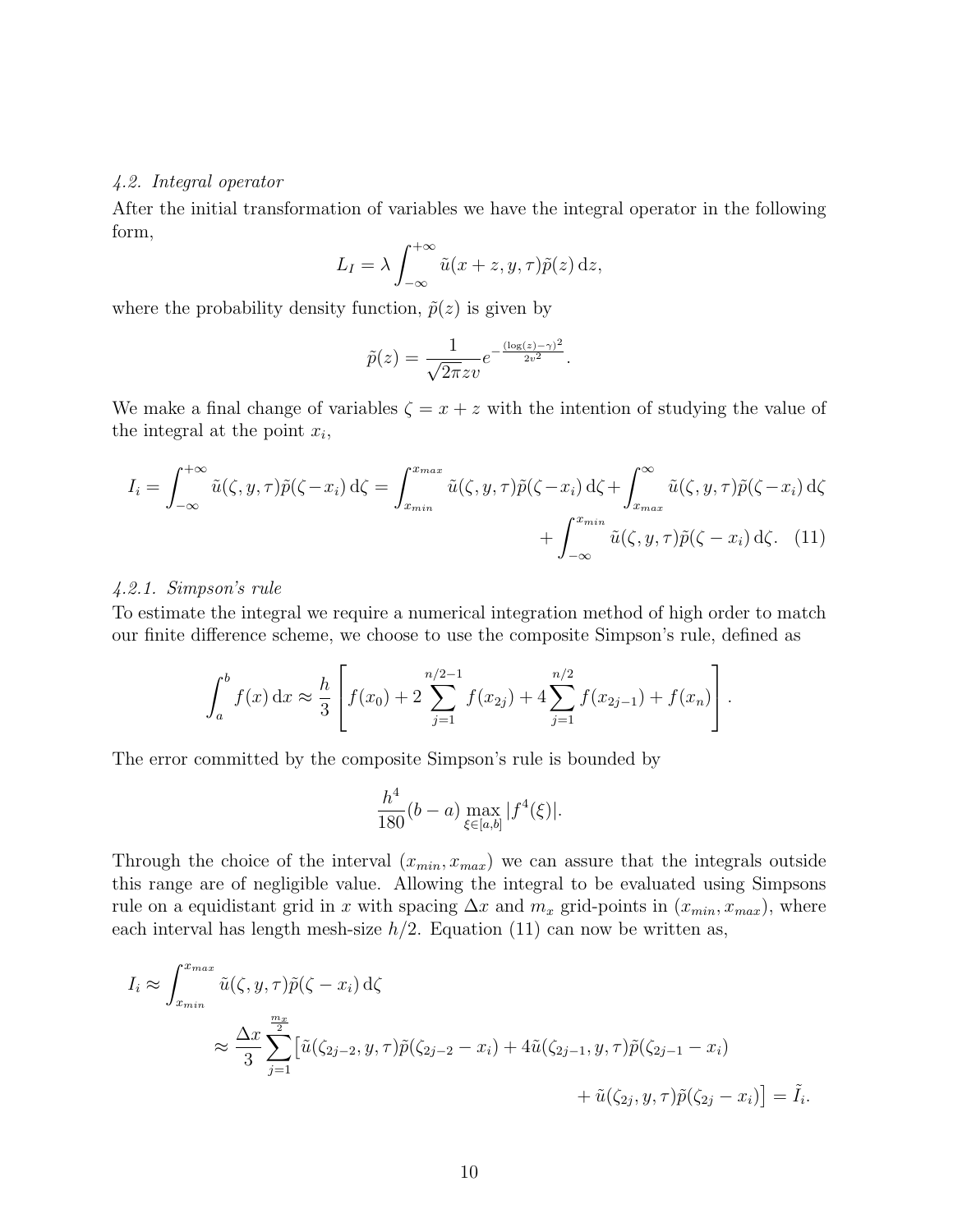This computation is calculated explicitly at each time-step by the matrix-vector equation,  $\tilde{I} = W_{m_x}\tilde{u}$ , defined as follows,

$$
\tilde{I} = \begin{pmatrix} \tilde{I}_1 & \tilde{I}_3 & \dots & \tilde{I}_{m_{x-1}/2} & \tilde{I}_{m_x/2} \end{pmatrix}^\top, \quad \tilde{u} = \begin{pmatrix} \tilde{u}_1 & \tilde{u}_3 & \dots & \tilde{u}_{m_{x-1}/2} & \tilde{u}_{m_x/2} \end{pmatrix}^\top, \nW_{m_x} = \begin{bmatrix} \tilde{p}(\zeta_0 - x_0) & 4\tilde{p}(\zeta_1 - x_0) & 2\tilde{p}(\zeta_2 - x_0) & \dots & \tilde{p}(\zeta_{mx} - x_0) \\ \tilde{p}(\zeta_0 - x_1) & 4\tilde{p}(\zeta_1 - x_1) & 2\tilde{p}(\zeta_2 - x_1) & \dots & \tilde{p}(\zeta_{mx} - x_1) \\ \vdots & \vdots & \vdots & \ddots & \vdots \\ \tilde{p}(\zeta_0 - x_{mx}) & 4\tilde{p}(\zeta_1 - x_{mx}) & 2\tilde{p}(\zeta_2 - x_{mx}) & \dots & \tilde{p}(\zeta_{mx} - x_{mx}) \end{bmatrix}
$$

The integral operator  $L_I$  is estimated over  $(x_{min}, x_{max})$  using Simpson's rule. The tails could be discarded as they are assumed to be of negligible value for sufficiently small (large) choice of  $x_{min}$  ( $x_{max}$ ). A direct result of this approach would be the necessity to compute the option price over a wider domain than practically relevant. To alleviate this issue we assume that the option price follows the payoff function outside of the range  $(x_{min}, x_{max})$ , and approximate the tails by the following integrals

$$
\int_{x_{max}}^{\infty} \tilde{u}(\zeta, y, \tau) \tilde{p}(\zeta) d\zeta \approx \int_{x_{max}}^{\infty} \max(1 - \exp(\zeta), 0) \tilde{p}(\zeta) d\zeta,
$$
  

$$
\int_{-\infty}^{x_{min}} \tilde{u}(\zeta, y, \tau) \tilde{p}(\zeta) d\zeta \approx \int_{-\infty}^{x_{min}} \max(1 - \exp(\zeta), 0) \tilde{p}(\zeta) d\zeta.
$$

The value of the first of these integrals is trivial as the payoff function for the Put option is zero in the region  $(x_{max}, +\infty)$ . We estimate the second integral using Simpson's rule on an equal-sized adjacent equidistant grid to our original grid.

#### 4.3. Time discretisation for IMEX method

Having set the framework for the discretisation of the operators  $L_D$  and  $L_I$ , we now introduce the implicit-explicit method,

$$
\sum_{l=0}^{8} \beta_l u^{n+1} = \sum_{l=0}^{8} \zeta_l \left( 1 + \frac{3\Delta\tau}{2} L_I \right) u^n - \sum_{l=0}^{8} \zeta_l \left( \frac{\Delta\tau}{2} L_I \right) u^{n-1}.
$$

#### 5. Initial condition and boundary conditions

#### 5.1. Initial condition

The initial condition is given by the transformed payoff function of the Put option,

$$
u(x, \sigma, 0) = \max(1 - \exp(x), 0), \quad x \in \mathbb{R}, \sigma > 0.
$$

To maintain the order of the scheme we smooth this function around zero, this follows from [26] which states that we cannot expect to achieve fourth order convergence if the initial condition is not sufficiently smooth. In [26] suitable smoothing operators are defined in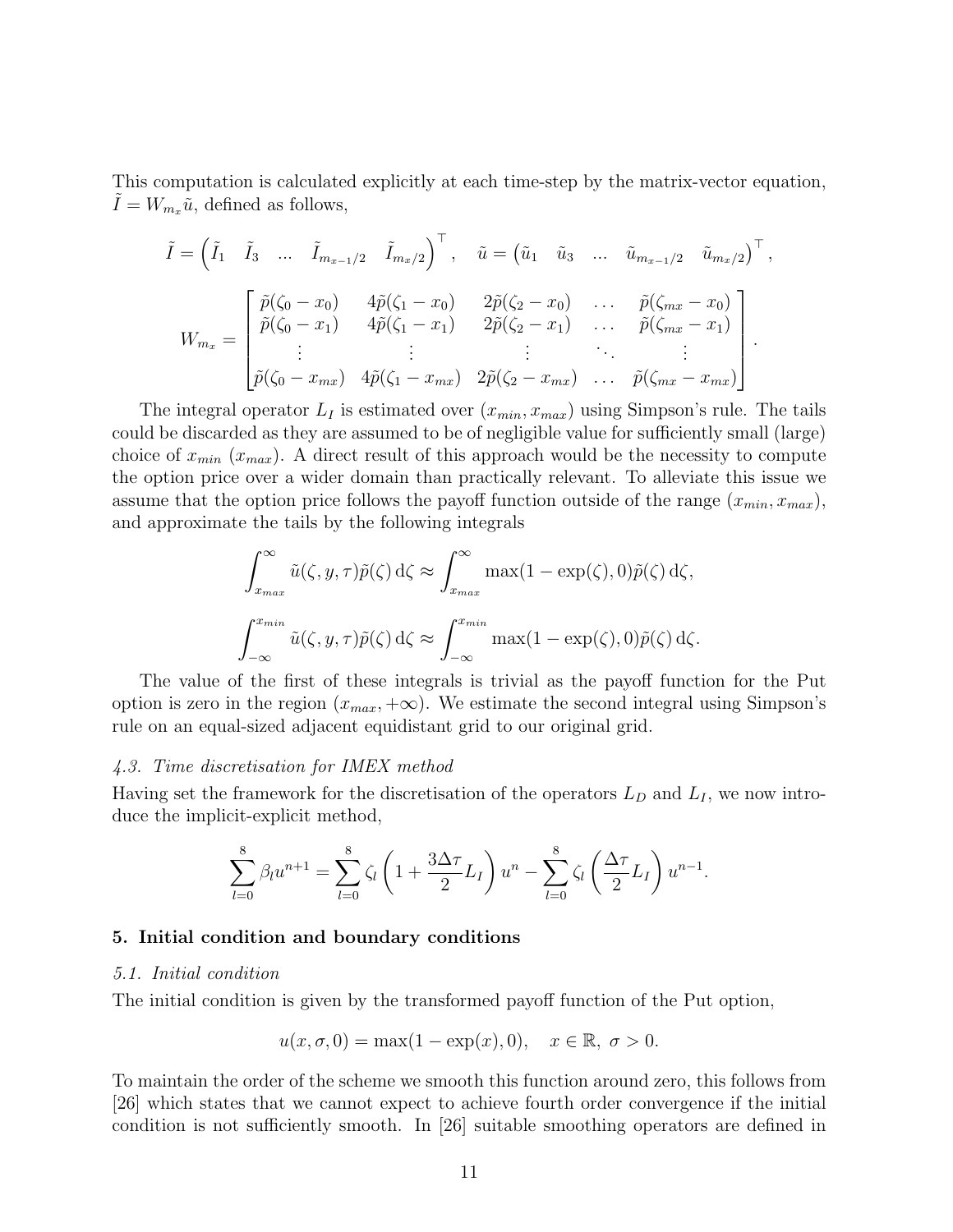the Fourier space. Since the order of convergence of our high-order compact scheme is four we follow [17] and select the smoothing operator  $\phi_4$ , given by its Fourier transform

$$
\phi_4(\omega) = \left(\frac{\sin{(\omega/2)}}{\omega/2}\right)^4 \left[1 + \frac{2}{3}\sin^2{(\omega/2)}\right].
$$

This leads to the smoothed initial condition

$$
\tilde{u}_0(x_1, x_2) = \frac{1}{h^2} \int_{-3h}^{3h} \int_{-3h}^{3h} \phi_4\left(\frac{x}{h}\right) \phi_4\left(\frac{y}{h}\right) u_0(x_1 - x, x_2 - y) \, \mathrm{d}x \mathrm{d}y.
$$

As  $h \to 0$ , this smoothed initial condition converges to the original initial condition. The results in [26] prove high-order convergence of the approximation to the smoothed problem to the true solution of (2).

Note that in [13] a Rannacher style smoothing start-up [29] is used with four fully implicit quarter time steps. In our experiments with the high-order compact scheme we notice no benefit by employing such a start-up, and use the Crank-Nicolson time stepping throughout. Since the coefficients in (2) do not depend on time, we are required to build up the discretisation matrices for the new scheme only once. They can then be LU-factorised once, and the factorisation can be used in each time step, leading to a highly efficient scheme.

#### 5.2. Boundary conditions

We impose artificial boundary conditions as follows. Due to the compactness of the scheme, the Dirichlet boundary conditions are considered without introduction of numerical error by imposing

$$
u_{-N,j}^{n} = 1 - e^{rt_n - Nh}, \quad u_{+N,j}^{n} = 0, \quad j = 0, ..., M.
$$

At the other boundaries we impose homogeneous Neumann boundary conditions, these require more attention as no value is prescribed, therefore, they must be set by extrapolation from values in the interior. Here the introduction of numerical error must be negated by choice of an extrapolation formulae of order high enough not to affect the overall order of accuracy. We choose the following extrapolation formulae:

$$
u_{i,0}^n = 4u_{i,1}^n - 6u_{i,2}^n + 4u_{i,3}^n - u_{i,4}^n + \mathcal{O}(h^4), \quad i = -N+1, ..., N-1,
$$
  

$$
u_{i,M}^n = 4u_{i,M-1}^n - 6u_{i,M-2}^n + 4u_{i,M-3}^n - u_{i,M-4}^n + \mathcal{O}(h^4), \quad i = -N+1, ..., N-1.
$$

#### 6. A finite element method for comparison

In addition to standard, second-order finite difference methods we will compare our new scheme to different finite element methods. In this short section we briefly state the variational formulation of the PIDE problem.

We can rewrite the equation for the differential operator  $L<sub>D</sub>$  in divergence form,

$$
u_{\tau} - \operatorname{div}(A\nabla u) + b \cdot \nabla u = 0,
$$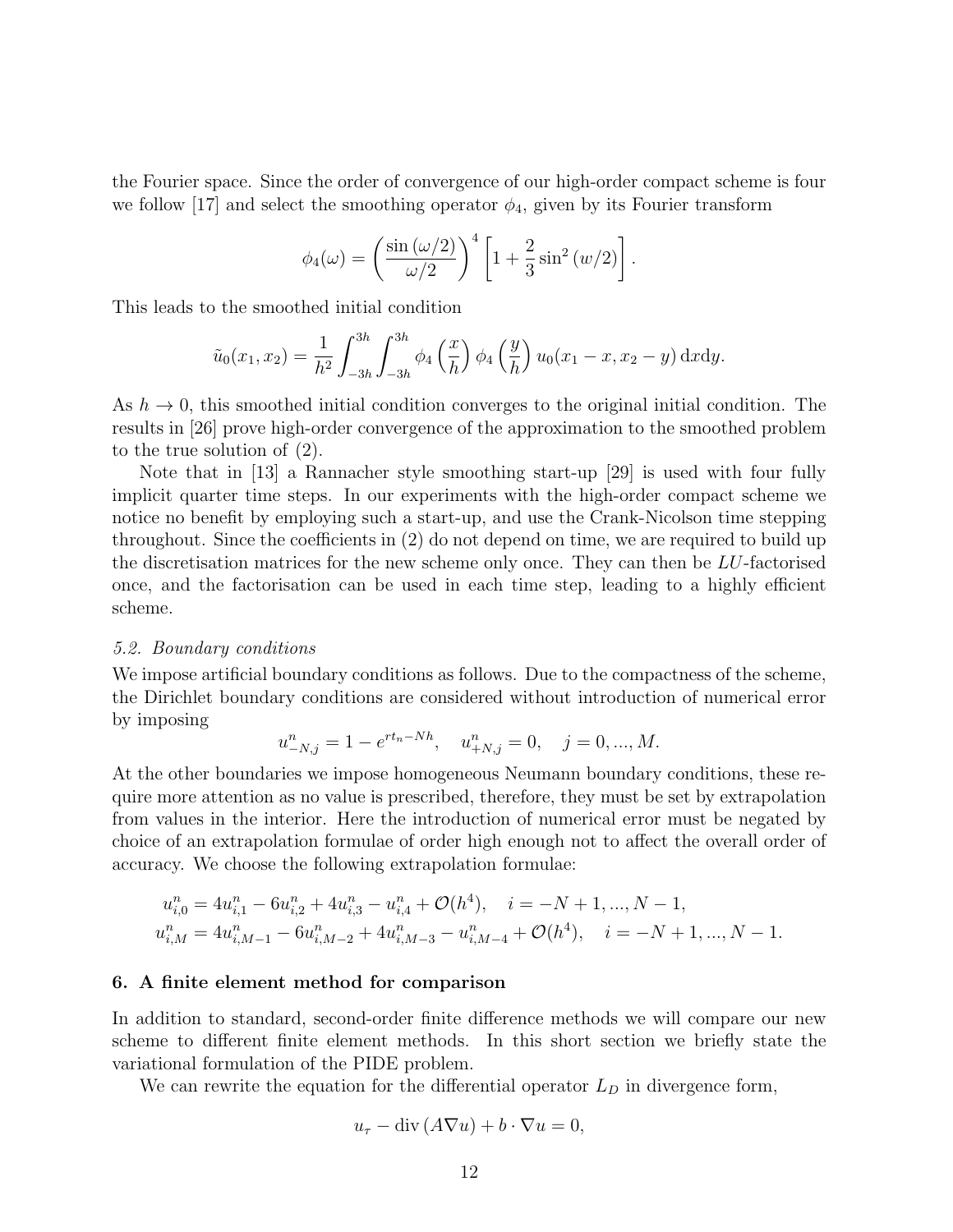where the coefficients  $A$  and  $b$  are given by

$$
A = \frac{1}{2}vy \begin{bmatrix} 1 & \rho \\ \rho & 1 \end{bmatrix} , \quad b = \begin{bmatrix} \frac{1}{2}vy - r + \lambda \xi_B - \frac{v\rho}{2} \\ -\kappa \frac{(\theta - vy)}{v} - \frac{v}{2} \end{bmatrix}.
$$

To solve this problem using finite elements we produce a variational formulation, which requires multiplying by suitable test functions  $φ$  and integrating over the domain  $Ω$ .

Mirroring the approach defined in Section 4, we employ an IMEX discretisation with the integral operator,  $L_I$ , being computed using the Simpson's rule. We have the following Crank-Nicholson scheme,

$$
\left(\int_{\Omega} u^{n+1} \phi \, \mathrm{d}x \mathrm{d}y + \left[\int_{\Omega} A \nabla u^{n+1} \cdot \nabla \phi \, \mathrm{d}x \mathrm{d}y + \int_{\Omega} b \cdot \nabla u^{n+1} \phi \, \mathrm{d}x \mathrm{d}y\right] \frac{\Delta \tau}{2}\right) =
$$
\n
$$
\left(\int_{\Omega} u^n \phi \, \mathrm{d}x \mathrm{d}y + \left[\frac{1}{2} \int_{\Omega} A \nabla u^n \cdot \nabla \phi \, \mathrm{d}x \mathrm{d}y + \frac{1}{2} \int_{\Omega} b \cdot \nabla u^n \phi \, \mathrm{d}x \mathrm{d}y + \frac{3}{2} L_I u^n - \frac{1}{2} L_I u^{n-1}\right] \Delta \tau\right).
$$

#### 7. Numerical experiments

In our numerical experiments we compare the performance of two finite difference schemes, a standard, second-order central difference scheme and the new HOC scheme, against two variants of the finite element approach presented in the previous section, using Lagrange elements with linear  $(p = 1)$  and quadratic  $(p = 2)$  polynomial basis functions on quadrilateral meshes. While a finite element method with cubic basis functions  $(p = 3)$  would be expected to give a similar numerical convergence order as the high-order compact scheme, the number of degrees of freedom would increase substantially, and make this approach less viable, see also comments below in Section 7.1.

Both finite difference schemes are implemented in C++. For our numerical experiments with finite elements we use the FEniCS FEM solver. FEniCS is a popular open-source platform which allows users quickly to obtain efficient FEM code for solving partial differential equations. The code is written in Python 3.5 and utilises the inbuilt packages of NumPy and SciPy to improve efficiency.

We measure the convergence, computational time, number of unknowns and the memory usage for each method. As a separate study we compare the stability of the new HOC finite difference scheme against a standard, second-order central difference scheme.

Below we present Figure 1 which shows the price of a European put option plotted below we present righte 1 which shows the price of a European put option plotted against the volatility  $\sqrt{\sigma}$  and the asset price S. The default parameters used for the numerical experiments are given in Table 1.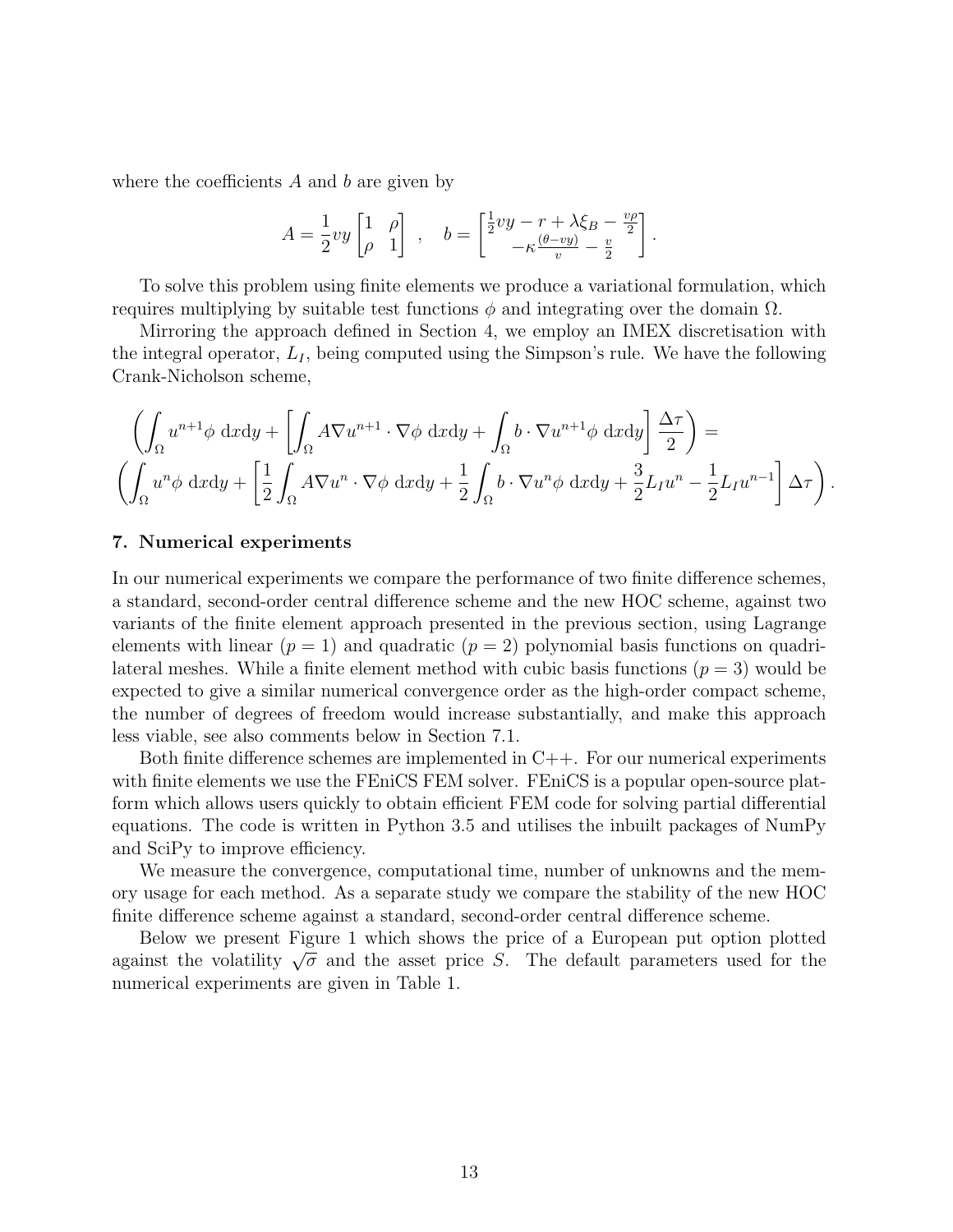

Figure 1: Price of a European Put Option.

| Parameter                 | Value           |
|---------------------------|-----------------|
| <b>Strike Price</b>       | $K = 100$       |
| Time to maturity          | $T=0.5$         |
| Interest rate             | $r = 0.05$      |
| Volatility of volatility  | $v = 0.1$       |
| Mean reversion speed      | $\kappa=2$      |
| Long-run mean of $\sigma$ | $\theta = 0.01$ |
| Correlation               | $\rho = -0.5$   |
| Jump Intensity            | $\lambda = 0.2$ |

Table 1: Default parameters for numerical simulations.

#### 7.1. Numerical convergence

We perform a numerical study to evaluate the rate of convergence of the schemes. We refer to both the  $l_2$ -error  $\epsilon_2$  and the  $l_{\infty}$ -error  $\epsilon_{\infty}$  with respect to a numerical reference solution on a fine grid with  $h_{\text{ref}} = 0.025$ . With the parabolic mesh ratio  $k/h^2$  fixed to a constant value we expect these errors to converge as  $\epsilon = Ch^m$  for some m and C which represent constants. From this we generate a double-logarithmic plot  $\epsilon$  against h which should be asymptotic to a straight line with slope  $m$ , thereby giving a method for experimentally determining the order of the scheme.

We compare the new HOC scheme to the finite element approach from Section 6 (with polynomial orders  $p = 1, 2$  and a standard, second-order central finite difference scheme. The second-order finite difference scheme requires a Rannacher style start-up [29] which involves starting by four quarter fully implicit Euler steps to combat stability issues [20].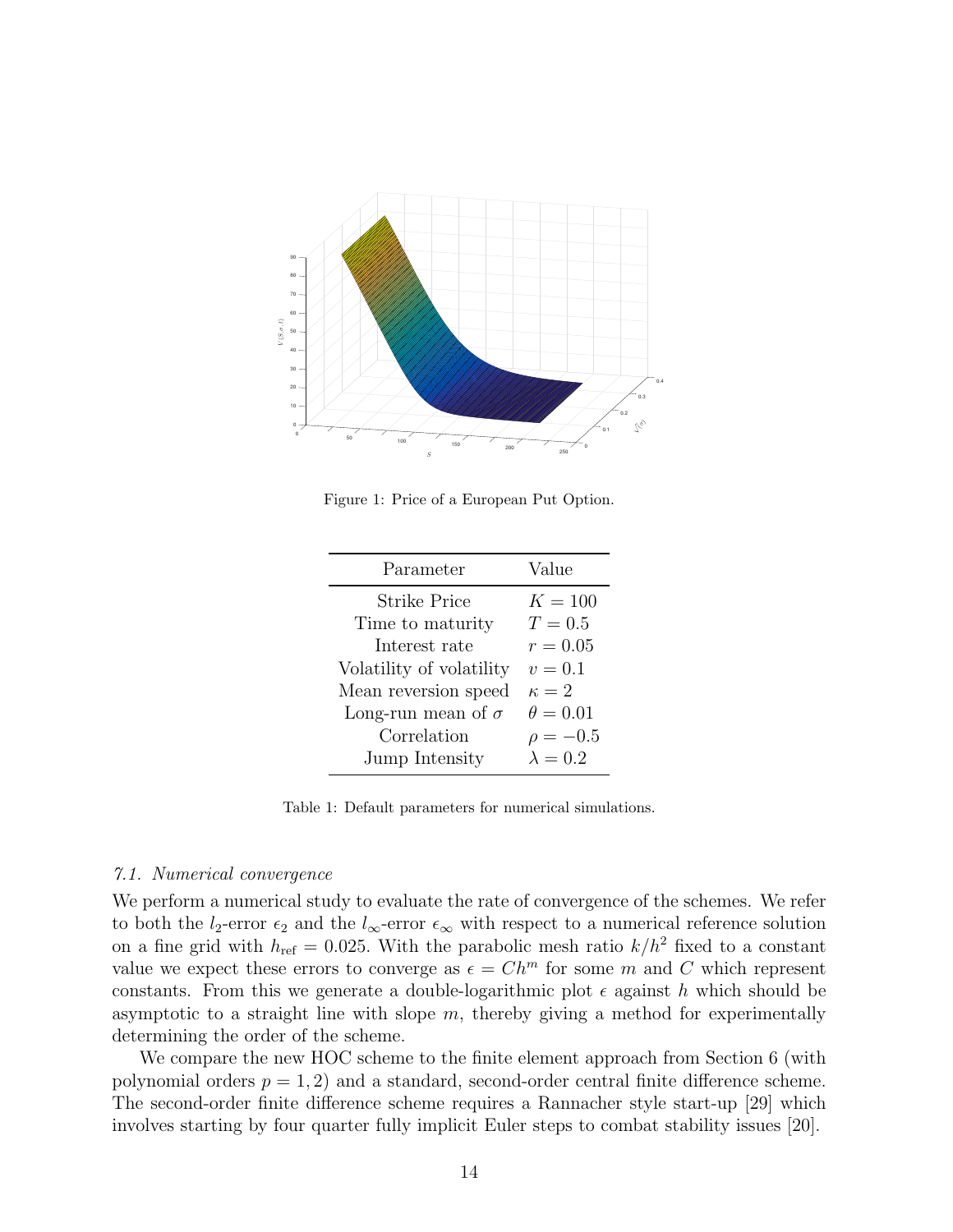These numerical convergence results are included in Figure 2 for the  $l_2$ -error  $\epsilon_2$  and Figure 3 for the  $l_{\infty}$ -error  $\epsilon_{\infty}$ . The numerical convergence orders are estimated from the slope of a least squares fitted line.

We observe that the numerical convergence orders are consistent with the theoretical order of the schemes. We note that the finite element approach with  $p = 2$  achieves a rate close to three whereas the new high-order compact scheme has convergence rates close to four. With a finite element method with cubic basis functions  $(p = 3)$  one would be able to match the fourth order of the high-order compact scheme, but only at the expense of solving a much larger system, due to the much larger number of degrees of freedom for  $p = 3$ . For example, on a mesh with  $h = 0.05$  the cubic finite element method would employ 58081 degrees of freedom, almost ten times more than the high-order compact scheme on the same mesh.



Figure 2:  $l_2$ -error in option price taken at mesh-sizes  $h = 0.4, 0.2, 0.1, 0.05$ .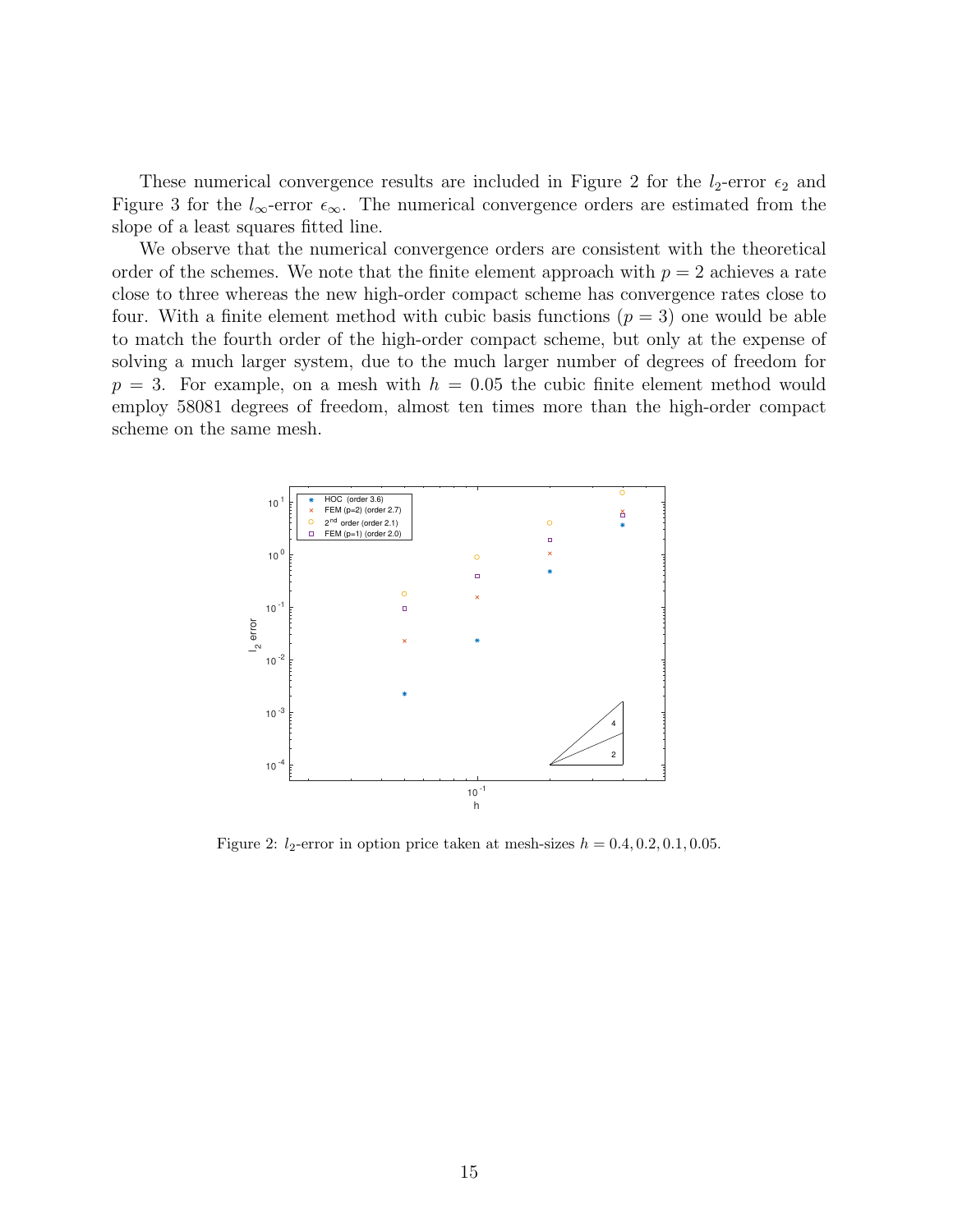

Figure 3:  $l_{\infty}$ -error in option price taken at mesh-sizes  $h = 0.4, 0.2, 0.1, 0.05$ .

#### 7.2. Computational efficiency comparison

We conduct an efficiency comparison between the new high-order scheme, a standard second-order discretisation and the finite element method with polynomial basis order  $p = 1$  and  $p = 2$ . The finite element methods employ quadrilateral meshes to allow for better comparison with the finite difference methods.

We compare the computational time to obtain a given accuracy, taking into account matrix setups, factorisation and boundary condition evaluation. The timings depend obviously on technical details of the computer as well as on specifics of the implementation. Care was taken to implement both finite difference schemes in an efficient and consistent manner, using standard libraries where possible, to avoid unnecessary bias in the results. Direct comparison of computational times with the Python based FEM schemes are difficult, but still give an indication what can be achieved with a standard 'black-box' solver. All results were computed on the same laptop computer (2015 MacBook Air 11").

Since the coefficients in (2) do not depend on time, we are required to build up the discretisation matrices for the new scheme only once (twice for the second-order scheme with Rannacher start-up). The new scheme requires only one initial  $LU$ -factorisation of a sparse matrix. This factorisation is then employed in each time step, leading to a highly efficient scheme. Further efficiency gains are obtainable by parallelisation or GPU computing.

The results are shown below in Figure 4. The mesh-sizes used for this comparison are  $h = 0.4$ ,  $h = 0.2$ ,  $h = 0.1$  and  $h = 0.05$ , with the reference mesh-size used being  $h_{\text{ref}} = 0.025$ . From this comparison it is clear to note that the high-order compact scheme achieves higher accuracy with less computational time at all mesh-sizes. The improvement in computational time over the second-order finite difference scheme can be partly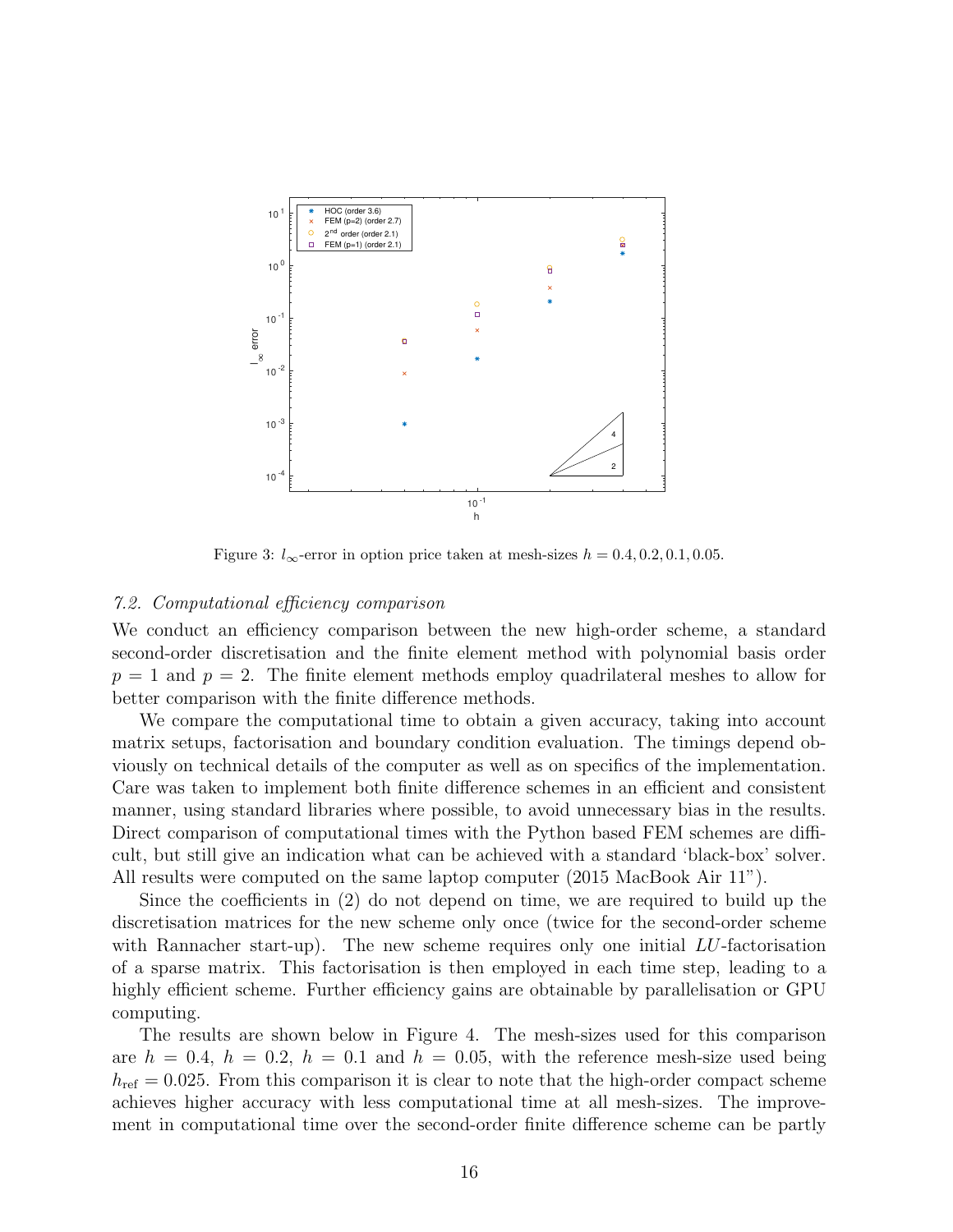

Figure 4: Computational speed comparison taken at mesh-sizes  $h = 0.4, 0.2, 0.1, 0.05$ .

attributed to the absence of the Rannacher start-up which requires the additional construction and factorisation of a sparse matrix populated with coefficients for the implicit Euler steps.

The finite element method with  $p = 1$  has comparable results for both computational time and  $l_2$ -error to the second-order finite difference scheme, however, for  $p = 2$  the computational time for the finite element method increases substantially with the size of the linear system to be solved.

Table 2 summarises more detailed results of the numerical comparison. The number of degrees of freedom for all schemes are shown in the third column. The standard finite difference scheme and the linear FEM use the same number of unknowns. It is noticeable that the HOC scheme, unlike the high-order FEM approach with  $p = 2$ , achieves high-order convergence without requiring additional unknowns. As a result the HOC scheme is very parsimonious in terms of computational effort and memory requirements.

The memory requirements are an important factor in numerical computations. Direct comparisons of memory usage between the  $C++$  implementations of the finite difference schemes and the 'black box' FEniCS FEM approaches are not viable. Moreover, FEniCS allocates already a rather large amount of memory at the coarsest mesh with  $h = 0.4$ . Hence, rather than looking at total memory used, we report the memory usage at each subsequent refinement as the extra memory required to the base mesh size  $h = 0.4$ . The results demonstrate both the improvements of the HOC scheme over the second-order alternative and also the greater memory required to achieve comparable convergence with the finite element methods.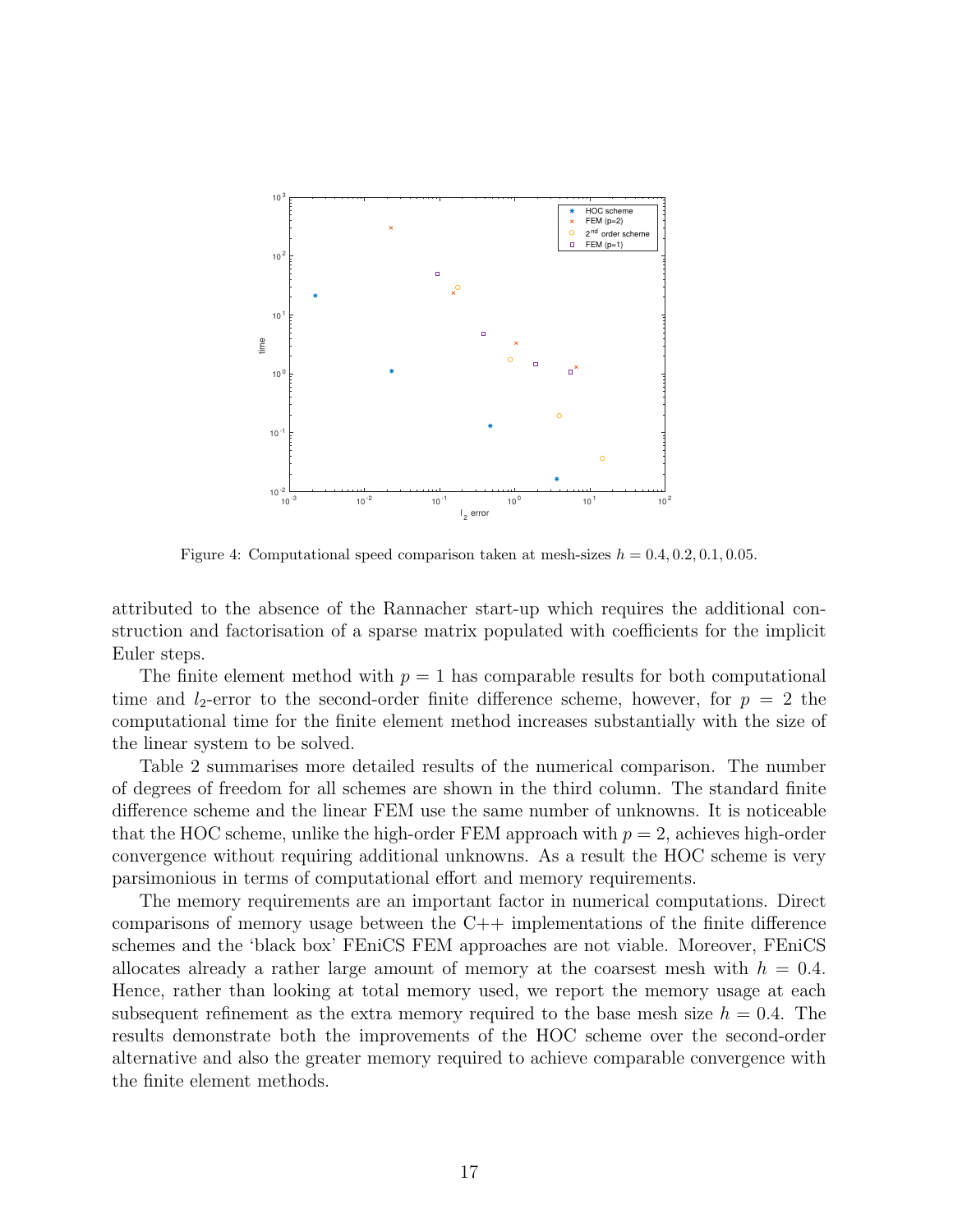| Scheme      | $\boldsymbol{h}$ | DOF   | $l_2$ -error | $l_{\infty}$ -error | time(s) | memory $(kB)$ |
|-------------|------------------|-------|--------------|---------------------|---------|---------------|
| HOC         | 0.4              | 121   | 3.6201       | 1.6891              | 0.016   | 6916          |
|             | 0.2              | 441   | 0.4728       | 0.2063              | 0.130   | $+1060$       |
|             | 0.1              | 1681  | 0.0230       | 0.0168              | 1.106   | $+5536$       |
|             | 0.05             | 6561  | 0.0022       | 0.0009              | 21.145  | $+18284$      |
| FEM $(p=2)$ | 0.4              | 441   | 6.5837       | 2.3944              | 1.294   | 123128        |
|             | 0.2              | 1681  | 1.0438       | 0.3737              | 3.304   | $+1780$       |
|             | 0.1              | 6561  | 0.1522       | 0.0581              | 23.426  | $+8268$       |
|             | 0.05             | 25921 | 0.0225       | 0.0088              | 300.019 | $+40828$      |
| FD          | 0.4              | 121   | 14.8087      | 3.0653              | 0.036   | 6948          |
|             | 0.2              | 441   | 3.9321       | 0.8913              | 0.191   | $+1772$       |
|             | 0.1              | 1681  | 0.8751       | 0.1806              | 1.715   | $+8384$       |
|             | 0.05             | 6561  | 0.1758       | 0.0364              | 28.706  | $+23064$      |
| FEM $(p=1)$ | 0.4              | 121   | 5.5209       | 2.4373              | 1.072   | 123276        |
|             | 0.2              | 441   | 1.8816       | 0.7876              | 1.462   | $+192$        |
|             | 0.1              | 1681  | 0.3846       | 0.1166              | 4.727   | $+2052$       |
|             | 0.05             | 6561  | 0.0940       | 0.0354              | 49.171  | $+8176$       |

Table 2: Performance results for the HOC, second-order FD and FEM  $(p = 1, 2)$  schemes. Comparison for computational time and memory usage between the finite difference schemes (HOC and second-order) and the FEM schemes  $(p = 1, 2)$  are only indicative since implementations are different. Note that rather than total memory usage, increases in memory usage at each subsequent refinement from the base mesh size  $h = 0.4$  are given for each scheme.

#### 7.3. Numerical stability analysis

To assess the stability of the scheme we present a numerical stability analysis. We propose to test to what extent the parabolic mesh ratio  $k/h^2$  impacts the convergence of the scheme. If the effect is minimal this will allow numerically regular solutions to be obtained without restriction on the time step-size. We proceed to compute numerical solutions for varying values of the parabolic mesh ratio  $k/h^2$  and the mesh width h, then plot these against the associated  $l_2$ -errors to detect stability restrictions depending on  $k/h^2$ . This numerical test is performed for both the high-order and the second-order schemes, with the results shown in Figure 5 and Figure 6 respectively. We use default parameters from Table 1, and vary the parabolic mesh size from 0.1 to 1 in increments of 0.1. Note the difference in the error scales between the two schemes.

For both schemes the error increases gradually as the parabolic mesh ratio and  $h$  are increased. We note that for the second-order scheme the contour plot of the error may indicated some mild condition on the time stepping, the effect being stronger for larger mesh size  $h$ . The high-order scheme also features a mild dependence on the parabolic mesh ratio. Although there is no apparent stability restriction, it appears that values of the parabolic mesh ratio below and close to 0.5 are most useful. We attribute this dependence of the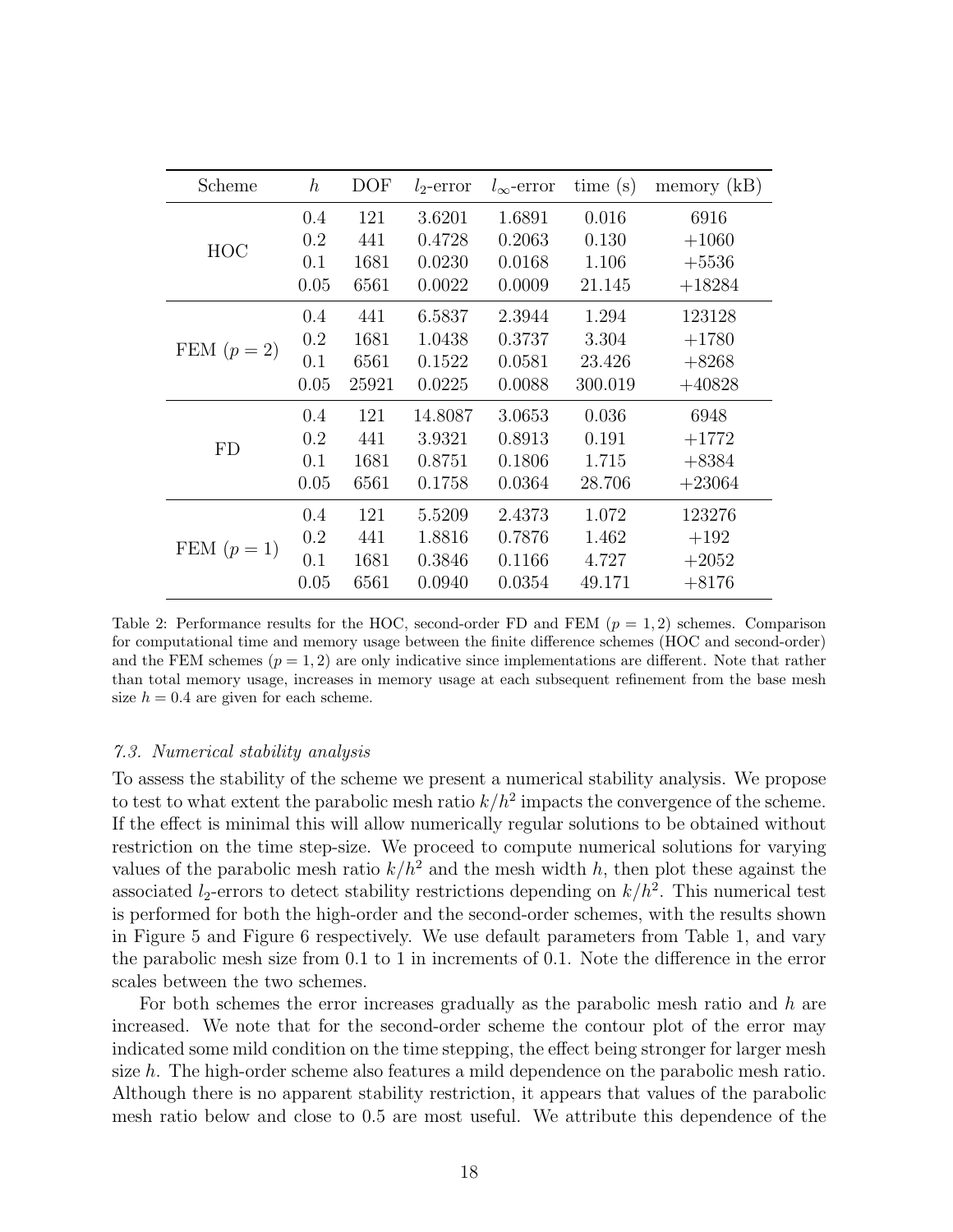scheme to the parabolic mesh ratio as a consequence of the implicit-explicit nature of the scheme. For the present option pricing problem, the restriction on the time stepping for the new scheme is not severe, since the discretisation matrices do not change in time (the coefficients in the partial integro-differential equation (2) do not depend on time). Hence, the sparse matrix factorisation is performed only once, and additional time steps do not require additional factorisations to solve the problem.



Figure 5: Contour plot of the  $l_2$ -error for the HOC scheme.



Figure 6: Contour plot of the  $l_2$ -error for secondorder scheme.

#### 7.4. Feller Condition

To further test the robustness of the new HOC scheme, we examine the convergence rates achieved when the Feller condition,  $2\kappa\theta \geq v^2$ , is not satisfied for the Cox-Ingersol-Ross (CIR) volatility process [10].

We use the default parameters defined in Table 1, with exceptions for long-run variance mean  $\theta$  and volatility of volatility v, which we alter to test the condition as shown in Table 3.

| н    | $\mathbf{V}$            | Condition                                                               |
|------|-------------------------|-------------------------------------------------------------------------|
| 0.04 | 0.7<br>(1.4)<br>$(1)$ . | $2\kappa\theta < v^2$<br>$2\kappa\theta = v^2$<br>$2\kappa\theta > v^2$ |

Table 3: Parameters for different regimes of the Feller condition.

We study the  $l_2$  and  $l_{\infty}$  -error associated with each condition. The results are shown in Table 4, the  $l_2$ -error numerical convergence rates, obtained from a least squares fitted line as explained earlier, are 4.0, 3.9 and 3.9 for  $v = 0.7$ , 0.4 and 0.1, respectively. As a consequence we can confirm the new HOC scheme performs well irrespective of the validity of the Feller condition.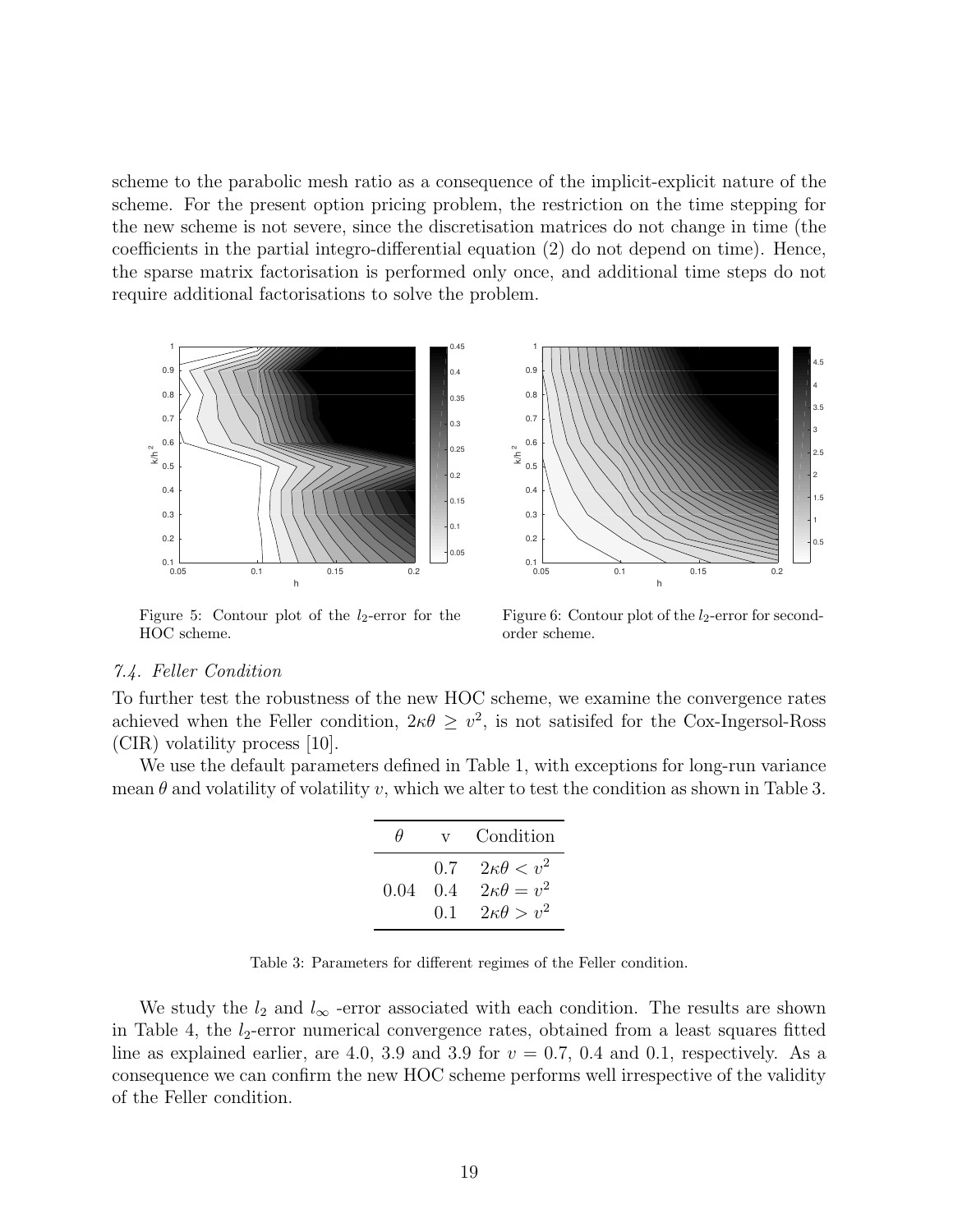| Condition             | h,                      | $l_2$ -error     | $l_{\infty}$ -error  |
|-----------------------|-------------------------|------------------|----------------------|
|                       | $h = 0.2$               | 2.3342           | 0.1930               |
| $2\kappa\theta < v^2$ | $h = 0.1$<br>$h = 0.05$ | 0.0473<br>0.0096 | 0.0057<br>0.0011     |
|                       |                         |                  |                      |
| $2\kappa\theta = v^2$ | $h=0.2$<br>$h = 0.1$    | 1.3593<br>0.0289 | 0.1429<br>0.0052     |
|                       | $h = 0.05$              | 0.0057           | 0.0010               |
|                       | $h=0.2$                 | 0.9436           | 0.1906               |
| $2\kappa\theta > v^2$ | $h = 0.1$               | 0.0394           | 0.0123               |
|                       | $h = 0.05$              | 0.0043           | $9.05 \cdot 10^{-4}$ |

Table 4: Numerical convergence results for HOC with varying Feller condition.



Figure 7: Delta of option with default parameters.

#### 7.5. Hedging performance

The so-called Greeks (partial derivatives of the option price with respect to independent variables or parameters) are quantities which represent the market sensitivities of options. Delta measures the sensitivity of the option price with respect to the price the underlying asset, i.e.

$$
\Delta = \frac{\partial V}{\partial S}.
$$

Delta hedging is a common strategy employed by options traders, an options strategy that aims to hedge the risk associated with price movements in the underlying asset, by offsetting long and short positions. This strategy allows a trader to profit from potential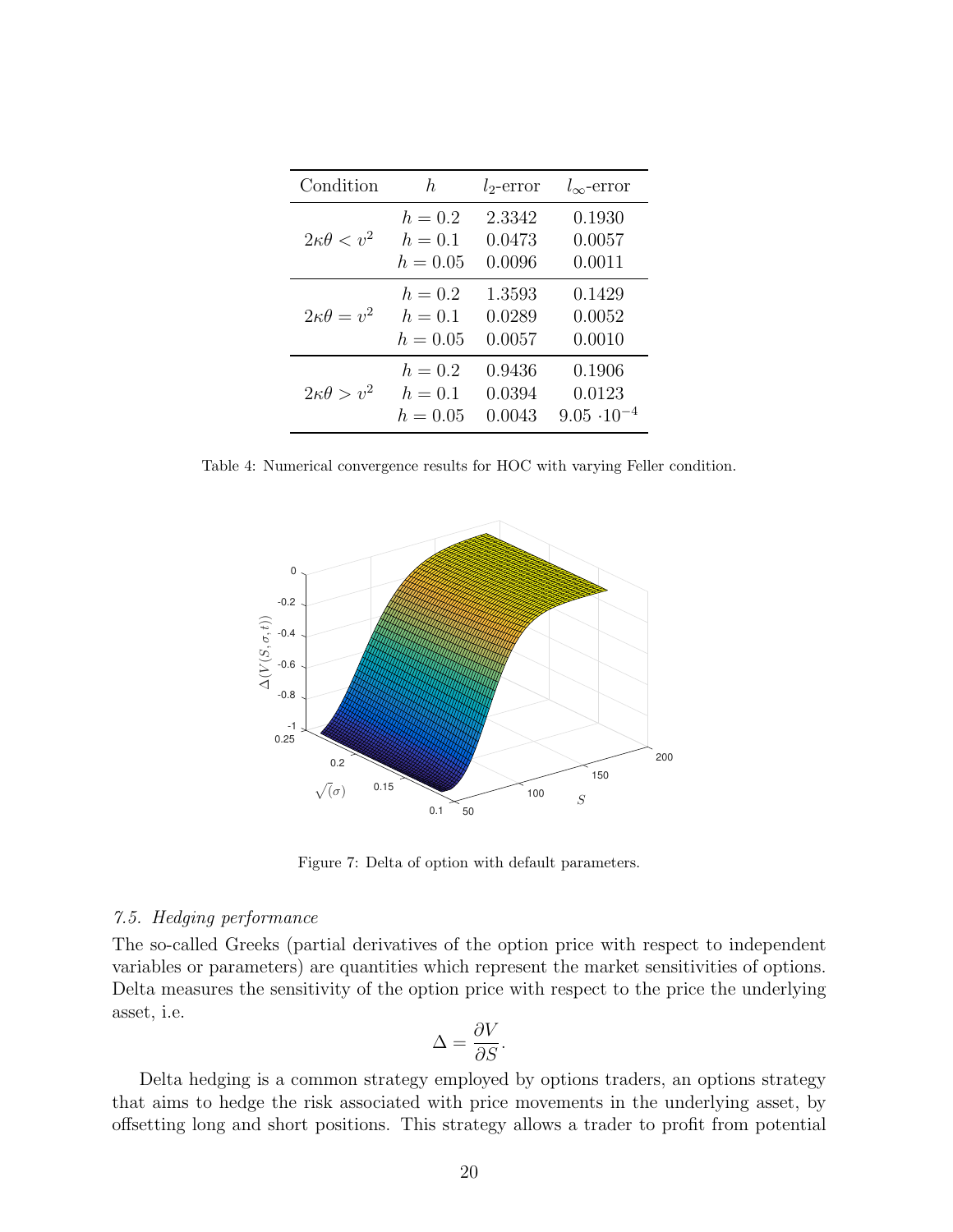shifts in volatility or the option duration, however to be fully hedged a trader must adapt their portfolio by managing the position in the underlying. In this instance the higher order convergence of our scheme may be of use to traders.

We propose that the higher-order convergence achieved in the option price will also be represented in the Delta of the option, and as a consequence we will achieve a better hedge.

We calculate the Delta from the option price  $V_{i,j}^n \approx V(S_i, \sigma_j, t_n)$ . To maintain the order of the scheme we use the following fourth-order approximation formula with the boundaries trimmed to remove the need for extrapolation,

$$
\Delta_{i,j}^{n} = \frac{1}{S_i} \frac{V_{i,j-2}^{n} - 8V_{i,j-1}^{n} + 8V_{i,j+1}^{n} - V_{i,j+2}^{n}}{12h}.
$$

Figure 7 shows the resulting Delta of a European put option. Through the same numerical convergence method used for the option price we examine the convergence of the Delta with respect to a numerical reference solution. The results are seen in Figures 8 and 9. We observe also here that the numerical convergence order agree well with the theoretical order of the schemes, with the new high-order compact scheme achieving convergence rates between three and four.



Figure 8:  $l_2$ -error in Delta.

Figure 9:  $l_{\infty}$ -error in Delta.

#### 7.6. Delta hedging — Delta-neutral portfolio

We construct a Delta-neutral portfolio  $\Pi = P - \Delta S$  to measure the accuracy of the hedge, the value of this portfolio should not be affected by any change in the underlying asset. We conduct the test on a fine reference grid with mesh-size  $h_{\text{ref}} = 0.025$ , then we compare the performance of each subsequent mesh-size. For comparative purposes this test is also conducted using the second-order scheme central difference scheme.

We now examine the percentage error introduced into the value of each portfolio in comparison to the reference grid. This test is conducted by moving the asset price up or down by a fixed amount. The results for this experiment are shown in Table 5 and Table 6, with the parameters given in Table 1. We observe that the high-order scheme offers a better delta hedge, even on a coarser grid.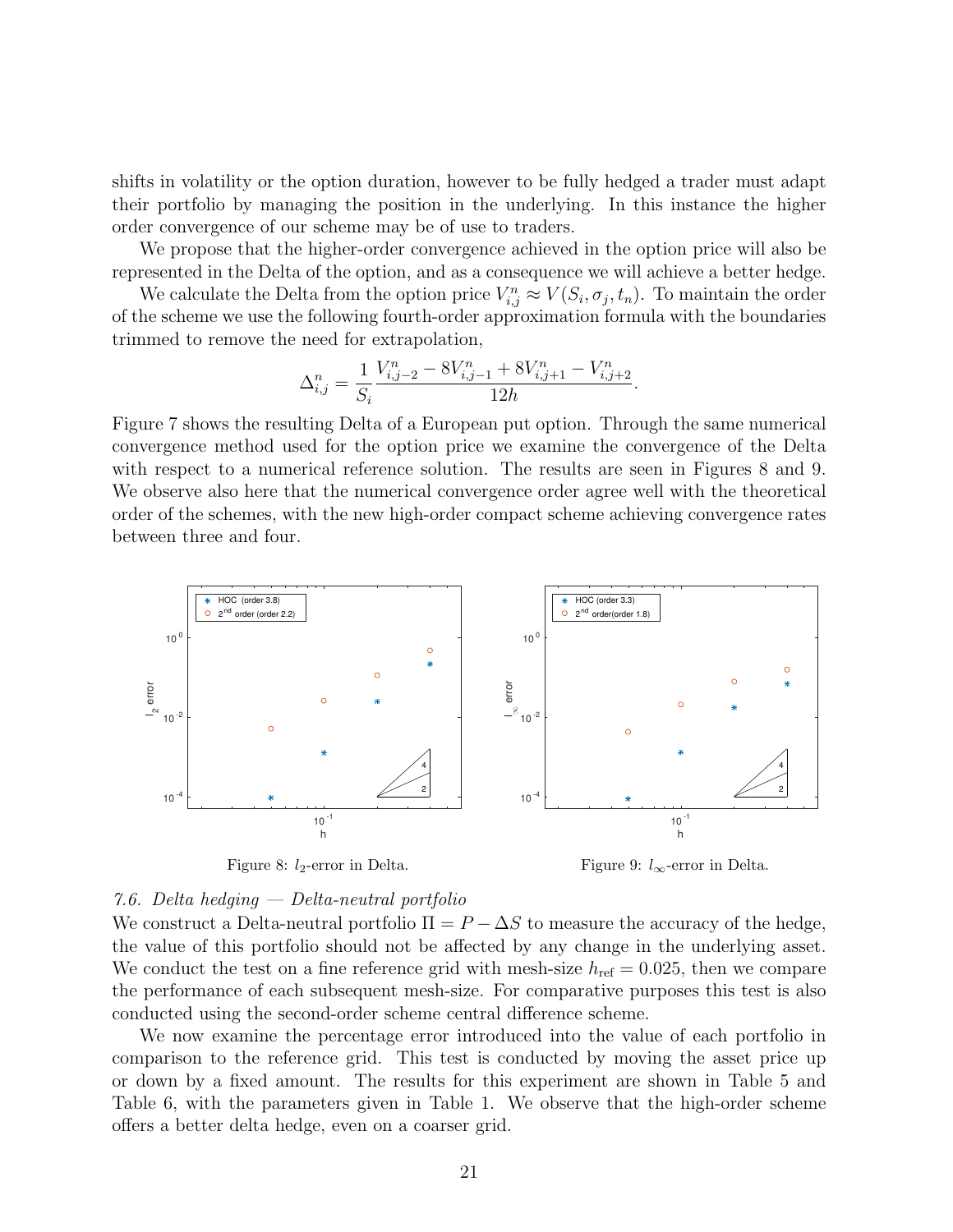| Mesh Size  | HOC                  | 2nd order |
|------------|----------------------|-----------|
| $h = 0.4$  | 5.7649               | 10.3354   |
| $h=0.2$    | 0.3505               | 2.2765    |
| $h=0.1$    | 0.0083               | 0.5598    |
| $h = 0.05$ | $7.33 \cdot 10^{-4}$ | 0.1137    |

Table 5: Percentage error in portfolio value for a move down in the underlying.

| Mesh Size  | HOC                  | 2nd order |
|------------|----------------------|-----------|
| $h=0.4$    | 4.6914               | 6.4067    |
| $h=0.2$    | 0.2980               | 1.0895    |
| $h=0.1$    | 0.0074               | 0.2417    |
| $h = 0.05$ | $7.86 \cdot 10^{-4}$ | 0.0493    |

Table 6: Percentage error in portfolio value for a move up in the underlying.

#### 8. Conclusions

We have derived a new high-order compact finite difference method for option pricing in stochastic volatility jump models. Numerical experiments confirm high-order convergence in both the option price and the Delta of the option. The method is based on an implicit-explicit scheme in combination with high-order compact finite difference stencils for solving the partial integro-differential equation. It can be implemented in a highly efficient manner and can be used to upgrade existing finite difference codes. Compared to finite element methods, it is very parsimonious in terms of memory requirements and computational effort, since it achieves high-order convergence without requiring additional unknowns (unlike finite elements with higher polynomial order). Examples of a Delta hedged portfolio provide clear evidence that the high-order scheme is valuable for industry professionals seeking to calculate the relevant Delta accurately and requiring fastest computational time.

The American option pricing problem which requires solving a free boundary problem involving the partial integro-differential equation (1) can in principle be approached by combining the high-order compact scheme presented in this paper with standard methods like projected successive overrelaxation (PSOR) or penalty methods. The key challenge, however, will be to retain high-order convergence of the scheme in view of limited regularity across the free boundary.

A straightforward extension of this paper is the introduction of the so-called SVCJ model which allows for jumps in both returns and volatility. As a second extension, one can combine the method presented in this paper with high-order alternating direction implicit methods [18] and with sparse grids methods [21, 16]. We leave these extensions for future research.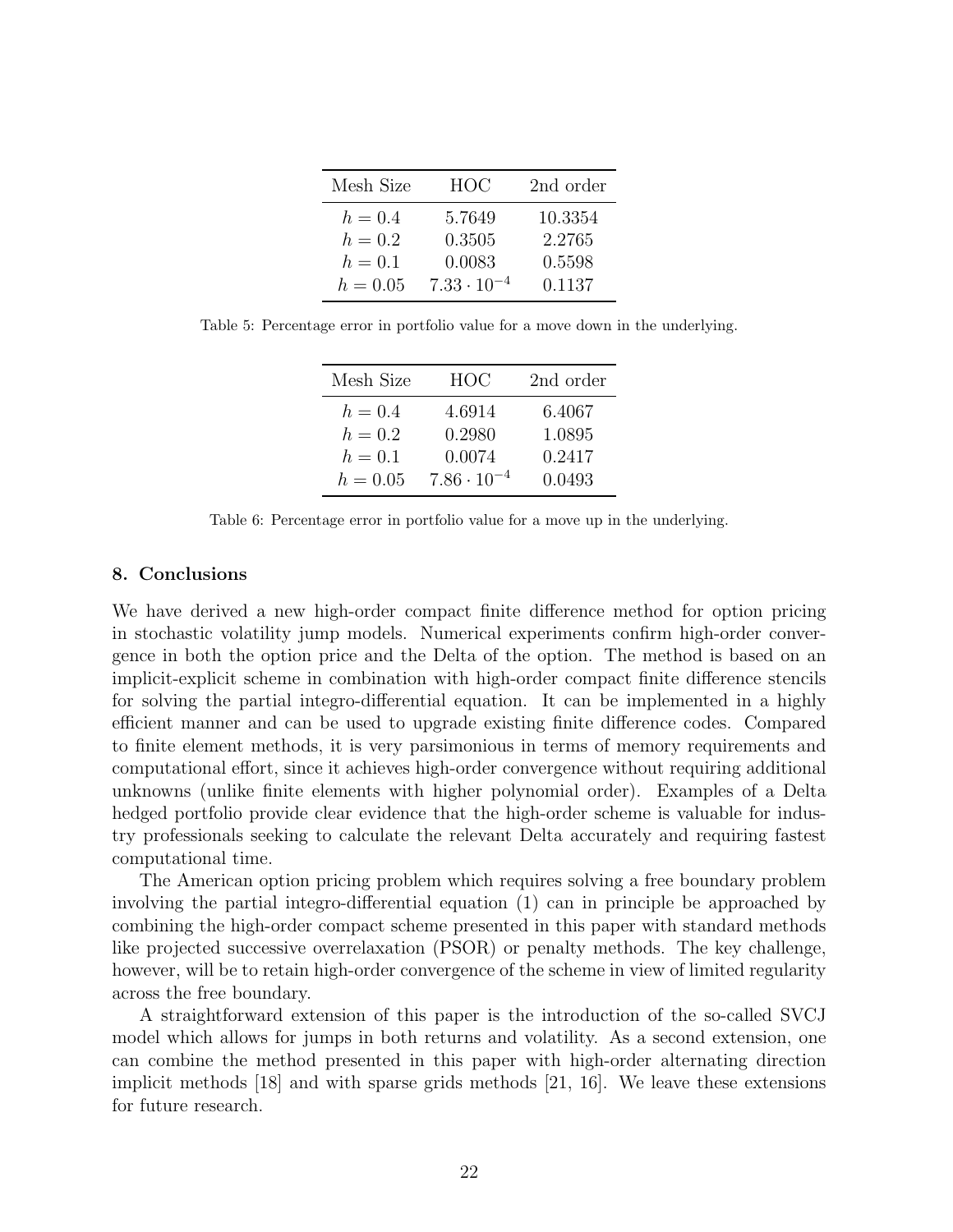#### Acknowledgements.

BD acknowledges partial support by the Leverhulme Trust research project grant 'Novel discretisations for higher-order nonlinear PDE' (RPG-2015-69). AP has been supported by a studentship under the EPSRC Doctoral Training Partnership (DTP) scheme (grant number EP/M506667/1). The authors are grateful to the anonymous referees for helpful remarks and suggestions.

#### References

- [1] D.S. Bates. Jumps and stochastic volatility: Exchange rate processes implicit Deutsche mark options, *Rev. Financ. Stud.* **9**, 637-654, 1996.
- [2] E. Benhamou, E. Gobet and M. Miri. Time Dependent Heston Model, SIAM J. Finan. Math. 1, 289-325, 2010.
- [3] F. Black and M. Scholes. The pricing of options and corporate liabilities. J. Polit. Econ. 81, 637-659, 1973.
- [4] M. Briani, R. Natalini and G. Russo. Implicit-explicit numerical schemes for the jumpdiffusion processes, Calcolo 44, 33-57, 2007.
- [5] M. Briani, L. Caramellino and A. Zanette. A hybrid approach for the implementation of the Heston model, IMA J. Manag. Math. 28(4), 467-500, 2017.
- [6] M. Briani, L. Caramellino, G. Terenzi and A. Zanette. On a hybrid method using trees and finite-differences for pricing options in complex models. Preprint, arXiv:1603.07225, 2016.
- [7] C. Chiarella, B. Kang, G. Meyer and A. Ziogas. The evaluation of American option prices under stochastic volatility and jump-diffusion dynamics using the method of lines. Int. J. Theor. Appl. Finan. 12, 393, 2009.
- [8] N. Clarke and K. Parrott. Multigrid for American option pricing with stochastic volatility. Appl. Math. Finance 6(3), 177-195, 1999.
- [9] R. Cont and P. Tankov. Financial Modelling with Jump Processes, Chapman & Hall/CRC, Boca Raton, FL, 2004.
- [10] J.C. Cox, J. Ingersoll and S. Ross. A theory of the term structure of interest rates. Econometrica, 53, 385-407, 1985.
- [11] D. Duffie, J. Pan and K. Singleton. Transform analysis and asset pricing for affine jump-diffusions,  $Econometrica$ ,  $68(6)$ , 1343-1376, 2000.
- [12] D. Duffie. Numerical Analysis of Jump Diffusion Models: A Partial Differential Equation Approach, Technical Report, Datasim, 2005.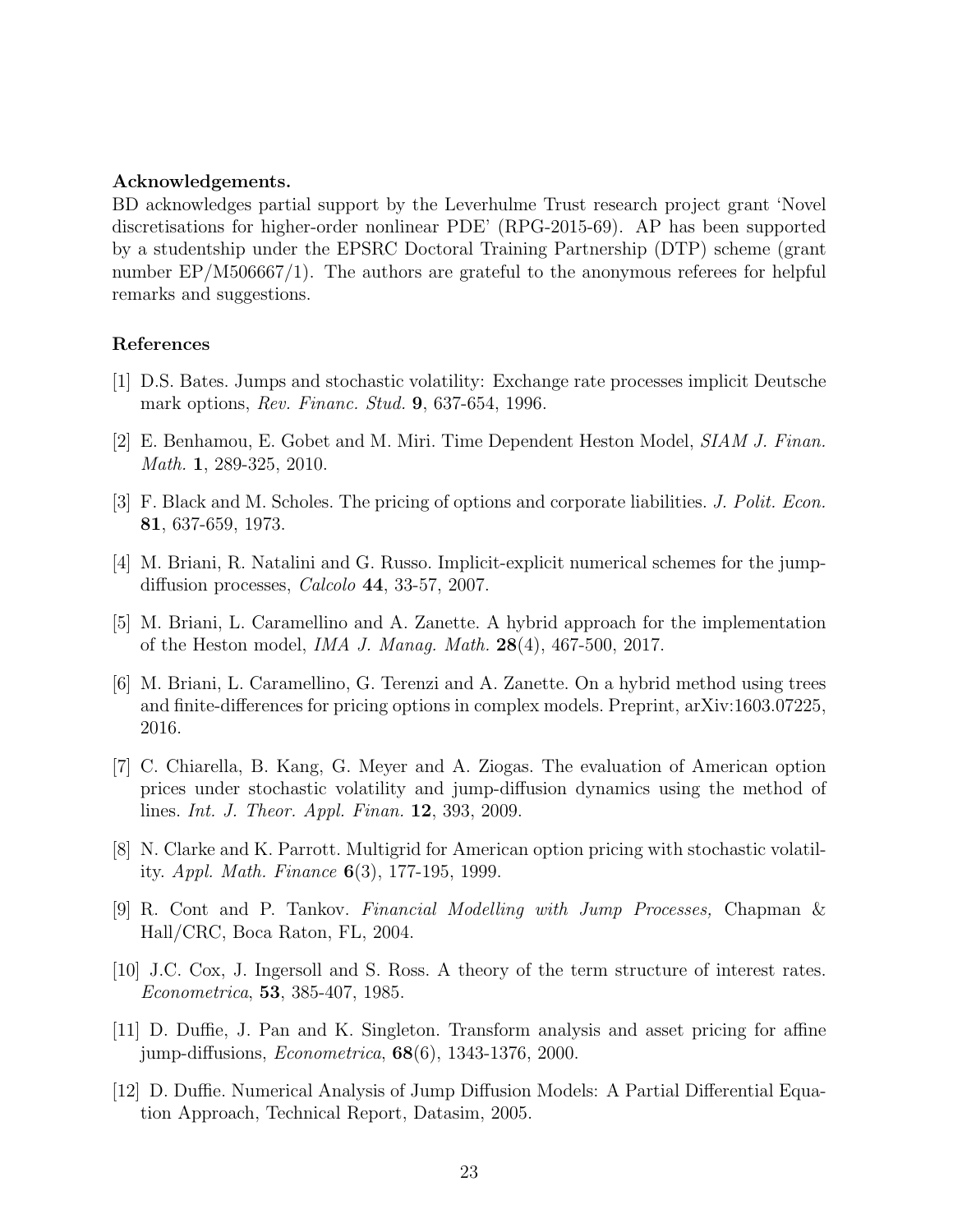- [13] B. Düring and M. Fournié. High-order compact finite difference scheme for option pricing in stochastic volatility models, J. Comp. Appl. Math. 236, 4462-4473, 2012.
- [14] B. Düring, M. Fournie and C. Heuer. High-order compact finite difference scheme for option pricing in stochastic volatility models on non-uniform grids, J. Comp. Appl. Math. 271, 247-266, 2014.
- [15] B. Düring, M. Fournié, and A. Rigal. High-order ADI schemes for convection-diffusion equations with mixed derivative terms. In: Spectral and High Order Methods for Partial  $Differential Equations - ICOSAHOM'12, M. Azaïez et al. (eds.), pp. 217–226, Lecture$ Notes in Computational Science and Engineering 95, Springer, Berlin, Heidelberg, 2013.
- [16] B. Düring, C. Hendricks and J. Miles. Sparse grid high-order ADI scheme for option pricing in stochastic volatility models. In: Novel Methods in Computational Finance, M. Ehrhardt et al. (eds.), pp. 295–312, Mathematics in Industry 25, Springer, Cham, 2017.
- [17] B. Düring and C. Heuer. High-order compact schemes for parabolic problems with mixed derivatives in multiple space dimensions,  $SIAM$  J. Numer. Anal. 53(5), 2113-2134, 2015.
- [18] B. Düring and J. Miles. High-order ADI scheme for option pricing in stochastic volatility models. J. Comput. Appl. Math. 316, 109-121, 2017.
- [19] M. Fakharany, R. Company and L. Jódar. Positive finite difference schemes for a partial integro-differential option pricing model. Appl. Math. Comp. 249, 320-332, 2014.
- [20] M.B. Giles and R.J. Carter. Convergence analysis of Crank-Nicholson and Rannacher time-marching, J. Comput. Financ. 9, 89-102, 2006
- [21] C. Hendricks, C. Heuer, M. Ehrhardt and M. Günther. High-order ADI finite difference schemes for parabolic equations in the combination technique with applications in finance, J. Comput. Appl. Math. 316, 175-194, 2017.
- [22] S.L. Heston. A closed-form solution for options with stochastic volatility with applications to bond and currency options. Rev. Financ. Stud.  $6(2)$ , 327-343, 1993.
- [23] K.J. in't Hout and S. Foulon. ADI finite difference schemes for option pricing in the Heston model with correlation. Int. J. Numer. Anal. Mod. 7, 303–320, 2010.
- [24] N. Hilber, A. Matache and C. Schwab. Sparse wavelet methods for option pricing under stochastic volatility. J. Comput. Financ. 8(4), 1-42, 2005.
- [25] S. Ikonen and J. Toivanen. Efficient numerical methods for pricing American options under stochastic volatility. Numer. Methods Partial Differential Equations 24(1), 104- 126, 2008.